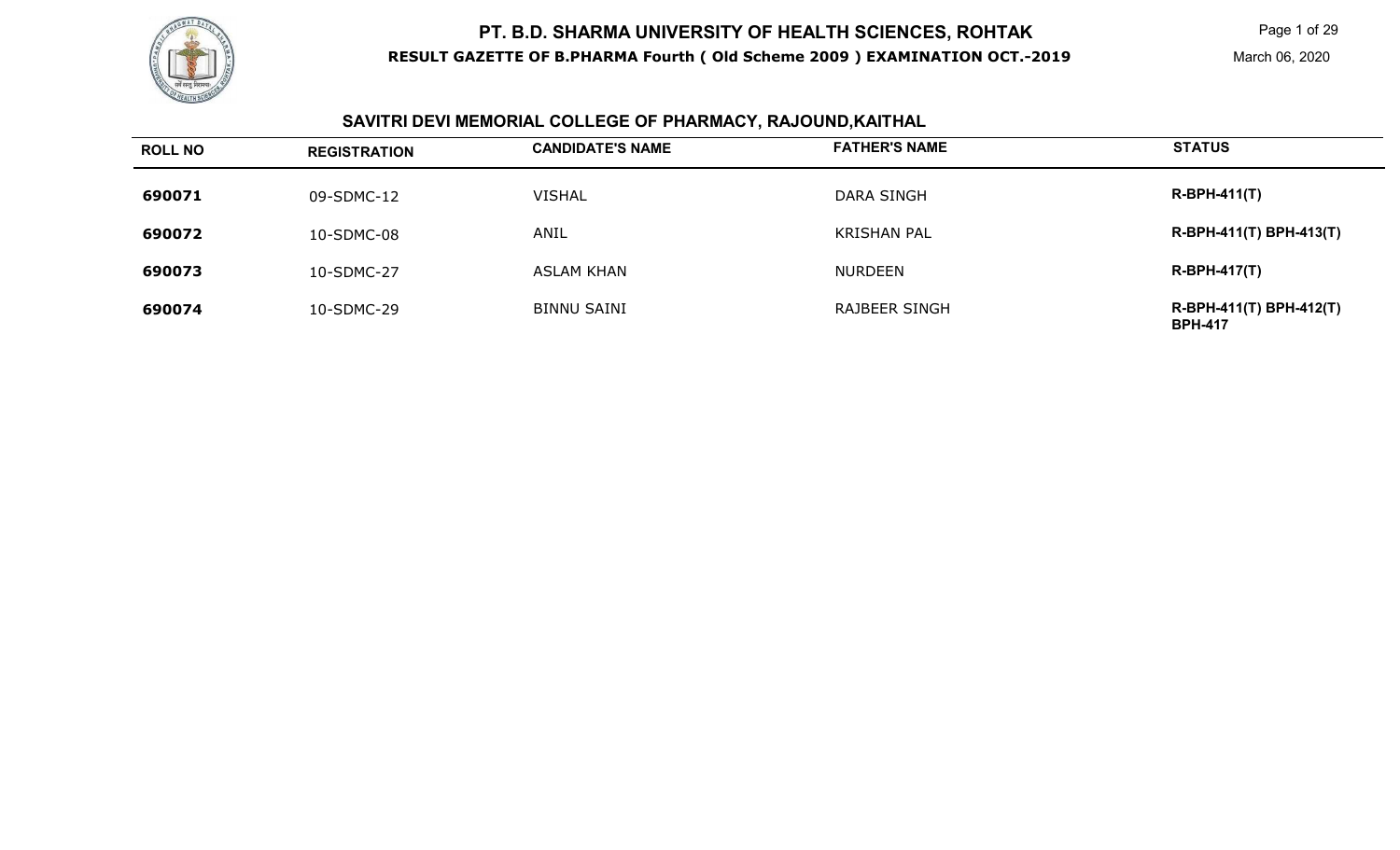

Page 2 of 29

# **INTERNATIONAL INSTITUTE OF PHARMACEUTICAL SCIENCES, SONEPAT**

| <b>ROLL NO</b> | <b>REGISTRATION</b> | <b>CANDIDATE'S NAME</b>  | <b>FATHER'S NAME</b> | <b>STATUS</b>                                                                                         |
|----------------|---------------------|--------------------------|----------------------|-------------------------------------------------------------------------------------------------------|
| 690181         | 12-IIPJS-07         | ANUJ KUMAR               | RAMPAL PANWAR        | R-BPH-411(T) BPH-412(T)<br>BPH-413(T) BPH-414(T)<br><b>BPH-415(T) BPH-416(T)</b><br><b>BPH-417(T)</b> |
| 690182         | 12-IIPJS-40         | <b>RAHUL</b>             | ANOOP SINGH          | <b>R-BPH-414(T)</b>                                                                                   |
| 690183         | 12-IIPJS-10         | AVINASH CHANDRA HIMANSHU | AMAWASH MANJHI       | R-BPH-412(T) BPH-416(T)<br><b>BPH-417(T)</b>                                                          |
| 690184         | 13-IIPJS-15         | <b>DEEPANSHU</b>         | <b>SATYA PARKASH</b> | <b>UMC</b>                                                                                            |
| 690185         | 13-IIPJS-21         | <b>HARSHIT DUDEJA</b>    | RAJESH DUDEJA        | $R-BPH-411(T)$                                                                                        |
| 690186         | 14-IIPJS-77         | SANDEEP                  | <b>JAGDISH</b>       | $R-BPH-411(T)$                                                                                        |
| 692391         | 13-IIPJS-45         | <b>SACHIN DHAKA</b>      | <b>INDER SINGH</b>   | $R-BPH-411(T)$                                                                                        |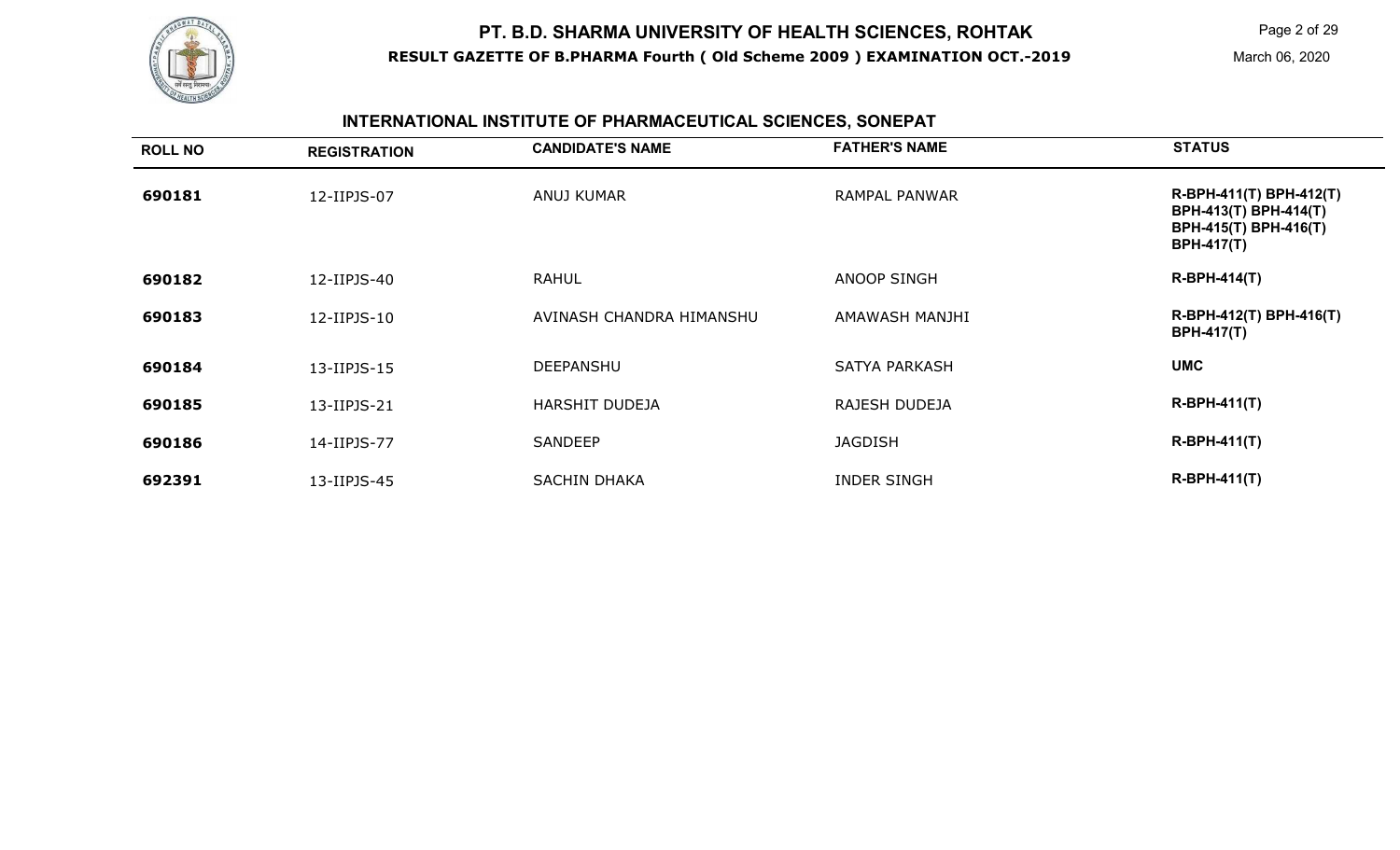

Page 3 of 29

# **R P EDUCATIONAL TRUST GROUP OF INST., BASTARA, KARNAL**

| <b>ROLL NO</b> | <b>REGISTRATION</b> | <b>CANDIDATE'S NAME</b> | <b>FATHER'S NAME</b>  | <b>STATUS</b>                                                             |
|----------------|---------------------|-------------------------|-----------------------|---------------------------------------------------------------------------|
| 690261         | 09-RPB-06           | AVESH TYAGI             | <b>SAHDEV TYAGI</b>   | R-BPH-412(T) BPH-416(T)<br><b>BPH-417(T)</b>                              |
| 690262         | 10-RPB-51           | <b>ROBIN KUMAR</b>      | <b>MANMOHAN GUPTA</b> | R-BPH-411(T) BPH-414(T)<br><b>BPH-417(T)</b>                              |
| 690263         | 12-RPB-12           | <b>JOGINDER SINGH</b>   | <b>SADHU RAM</b>      | 3497 / 5800                                                               |
| 690264         | 12-RPB-27           | <b>SUNNY</b>            | <b>SHIV KUMAR</b>     | <b>PASS PROV. RL LOWER</b>                                                |
| 690265         | 12-RPP-41           | <b>JONY</b>             | <b>GYAN SINGH</b>     | <b>PASS PROV. RL LOWER</b>                                                |
| 692421         | 13-RPB-06           | <b>ANKIT KUMAR</b>      | <b>RAMESH CHANDER</b> | R-BPH-414(T) BPH-417(T)<br><b>BPH-418(T)</b>                              |
| 692422         | 10-RPB-08           | <b>MOHIT MALIK</b>      | <b>SUKHBIR MALIK</b>  | <b>PASS PROV. RL LOWER</b>                                                |
| 692423         | 10-RPB-18           | <b>VINAY</b>            | NIRMAL DASS           | R-BPH-412(T) BPH-413(T)<br>BPH-414(T) BPH-416(T)<br>BPH-417(T) BPH-418(T) |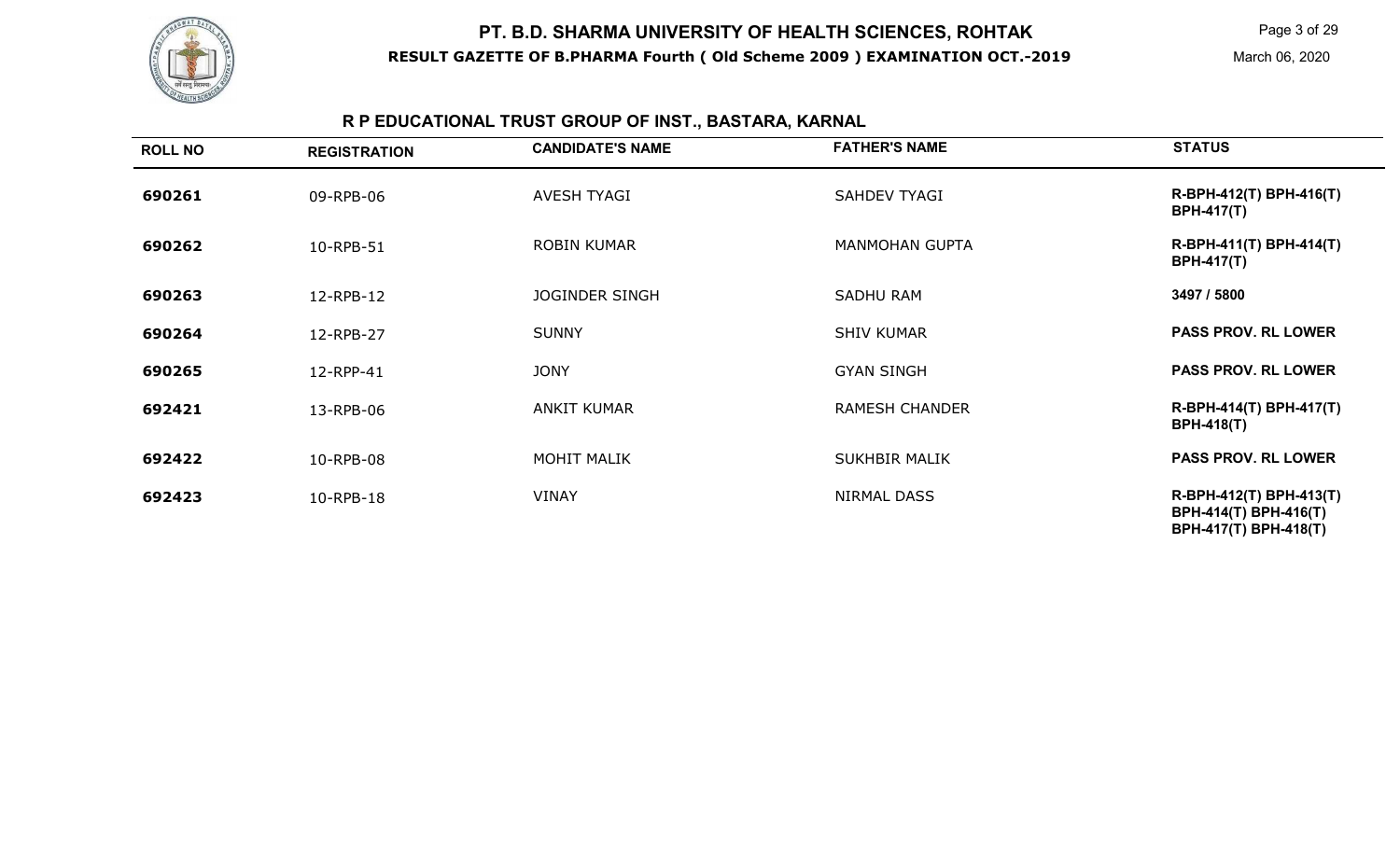

Page 4 of 29

March 06, 2020

#### **CH. DEVI LAL COLLEGE OF PHARMACY, BHAGWANGARH, JAGADHRI**

| <b>ROLL NO</b> | <b>REGISTRATION</b> | <b>CANDIDATE'S NAME</b> | <b>FATHER'S NAME</b> | <b>STATUS</b>              |
|----------------|---------------------|-------------------------|----------------------|----------------------------|
| 690361         | $11$ -CDLJ-14       | SHWETA RANI             | AVINASH KUMAR        | 3703 / 5800                |
| 690362         | 12-CDLJ-02          | AMIT KUMAR              | NARESH KUMAR         | <b>PASS PROV. RL LOWER</b> |
| 690363         | 13-CDLJ-07          | CHANDERSHEKHAR          | <b>RAM SURESH</b>    | $R-BPH-412(T)$             |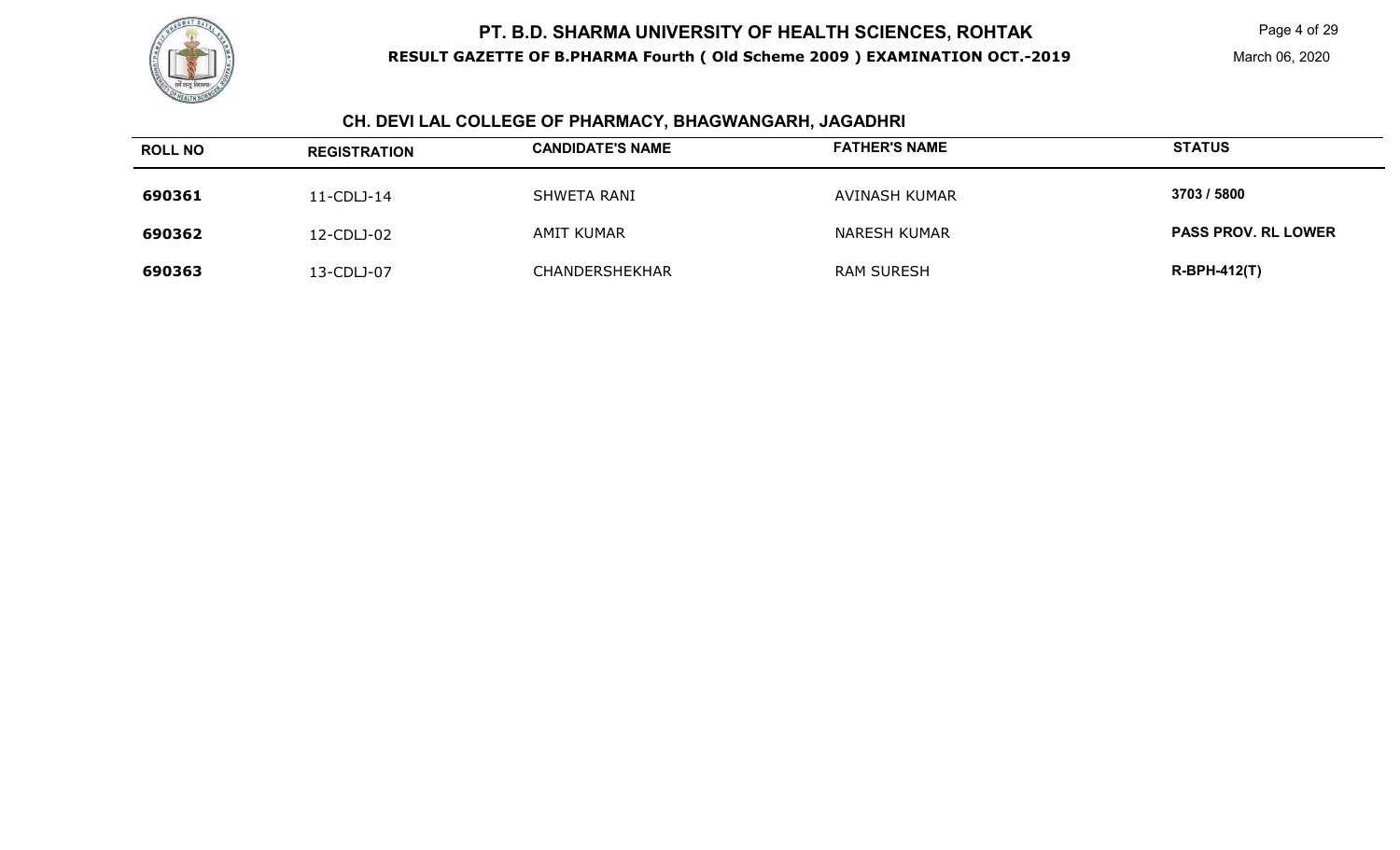

Page 5 of 29

March 06, 2020

# **R.K.S.D. COLLEGE OF PHARMACY,KAITHAL**

| <b>ROLL NO</b> | <b>REGISTRATION</b> | <b>CANDIDATE'S NAME</b> | <b>FATHER'S NAME</b>  | <b>STATUS</b>                                                             |
|----------------|---------------------|-------------------------|-----------------------|---------------------------------------------------------------------------|
| 690401         | 12-RKSD-03          | <b>REENA</b>            | <b>RAMPHAL</b>        | <b>PASS PROV. RL LOWER</b>                                                |
| 690451         | 09-RKSD-25          | <b>ROBIN DHILON</b>     | RAMESH KUMAR DHILON   | R-BPH-415(T) BPH-417(T)                                                   |
| 690453         | 10-RKSD-24          | <b>RAVI KANT</b>        | <b>RAMESH CHANDER</b> | R-BPH-411(T) BPH-412(T)<br><b>BPH-417(T)</b>                              |
| 690454         | 10-RKSD-9           | <b>HIMANSHU MEHTA</b>   | <b>ANIL MEHTA</b>     | R-BPH-411(T) BPH-412(T)                                                   |
| 690455         | 11-RKSD-09          | <b>ARVIND SINGH</b>     | <b>DALER SINGH</b>    | R-BPH-412(T) BPH-417(T)                                                   |
| 690456         | 11-RKSD-11          | <b>MANISH KUMAR</b>     | MOHINDER SINGH        | R-BPH-411(T)                                                              |
| 690457         | 12-RKSD-25          | PARSHANT GOYAL          | SUSHIL GOYAL          | R-BPH-411(T) BPH-412(T)<br>BPH-413(T) BPH-416(T)<br>BPH-417(T) BPH-418(T) |
| 690458         | 12-RKSD-27          | <b>RAKESH KUMAR</b>     | <b>RAJINDER KUMAR</b> | <b>PASS PROV. RL LOWER</b>                                                |
| 690459         | 12-RKSD-37          | <b>SURENDER SINGH</b>   | <b>RANDHIR SINGH</b>  | R-BPH-412(T) BPH-413(T)<br>BPH-416(T) BPH-417(T)<br><b>BPH-418(T)</b>     |
| 690460         | 13-RKSD-22          | <b>PARVEEN KUMAR</b>    | <b>DALBIR SINGH</b>   | R-BPH-412(T) BPH-418(T)                                                   |
| 690461         | 13-RKSD-24          | <b>RAJAT KUMAR</b>      | <b>RAM KUMAR</b>      | R-BPH-412(T) BPH-417(T)<br><b>BPH-418(T)</b>                              |
| 690462         | 13-RKSD-36          | <b>SUMIT KUMAR</b>      | <b>SHAMSHER SINGH</b> | R-BPH-411(T)                                                              |
| 690464         | 13-RKSD-44          | <b>BHARAT GANDHI</b>    | SURINDER GANDHI       | <b>PASS PROV. RL LOWER</b>                                                |
| 692481         | 14-RKSD-79          | <b>MANOJ KUMAR</b>      | <b>JAI BHAGWAN</b>    | R-BPH-411(T) BPH-412(T)<br>BPH-413(T) BPH-417(T)                          |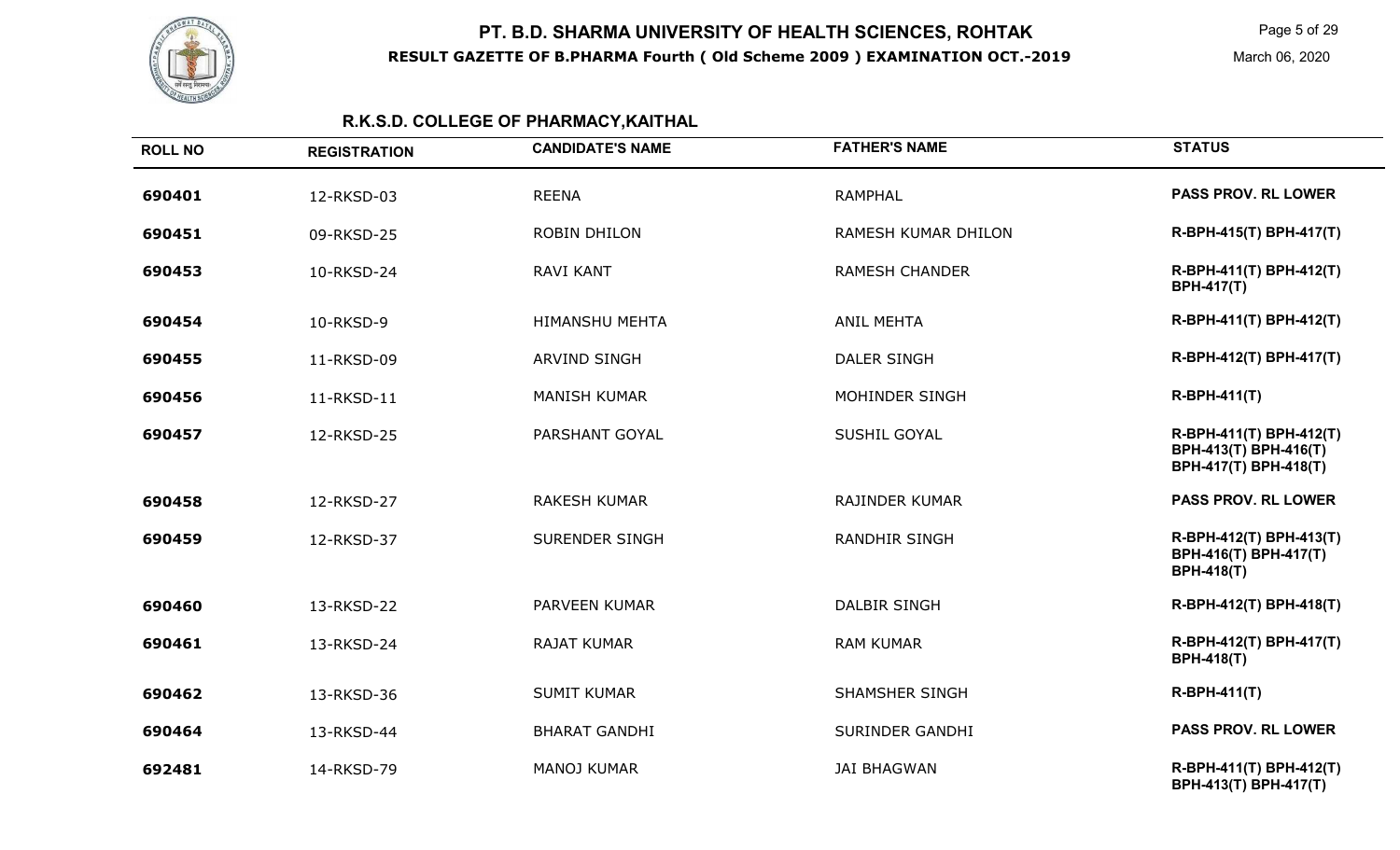

Page 6 of 29

March 06, 2020

#### **JANTA COLLEGE OF PHARMACY, BUTANA (SONIPAT)**

| <b>ROLL NO</b> | <b>REGISTRATION</b> | <b>CANDIDATE'S NAME</b> | <b>FATHER'S NAME</b> | <b>STATUS</b>           |
|----------------|---------------------|-------------------------|----------------------|-------------------------|
| 690551         | 11-JCB-11           | <b>RAHUL</b>            | RAJBIR               | R-BPH-412(T) BPH-417(T) |
| 690552         | 12-JCB-05           | <b>ANKIT</b>            | RAJENDER SINGH       | $R-BPH-411(T)$          |
| 690553         | 13-JCB-62           | MOHAMED IKRAM           | MOHAMED IQBAL        | $R-BPH-412(T)$          |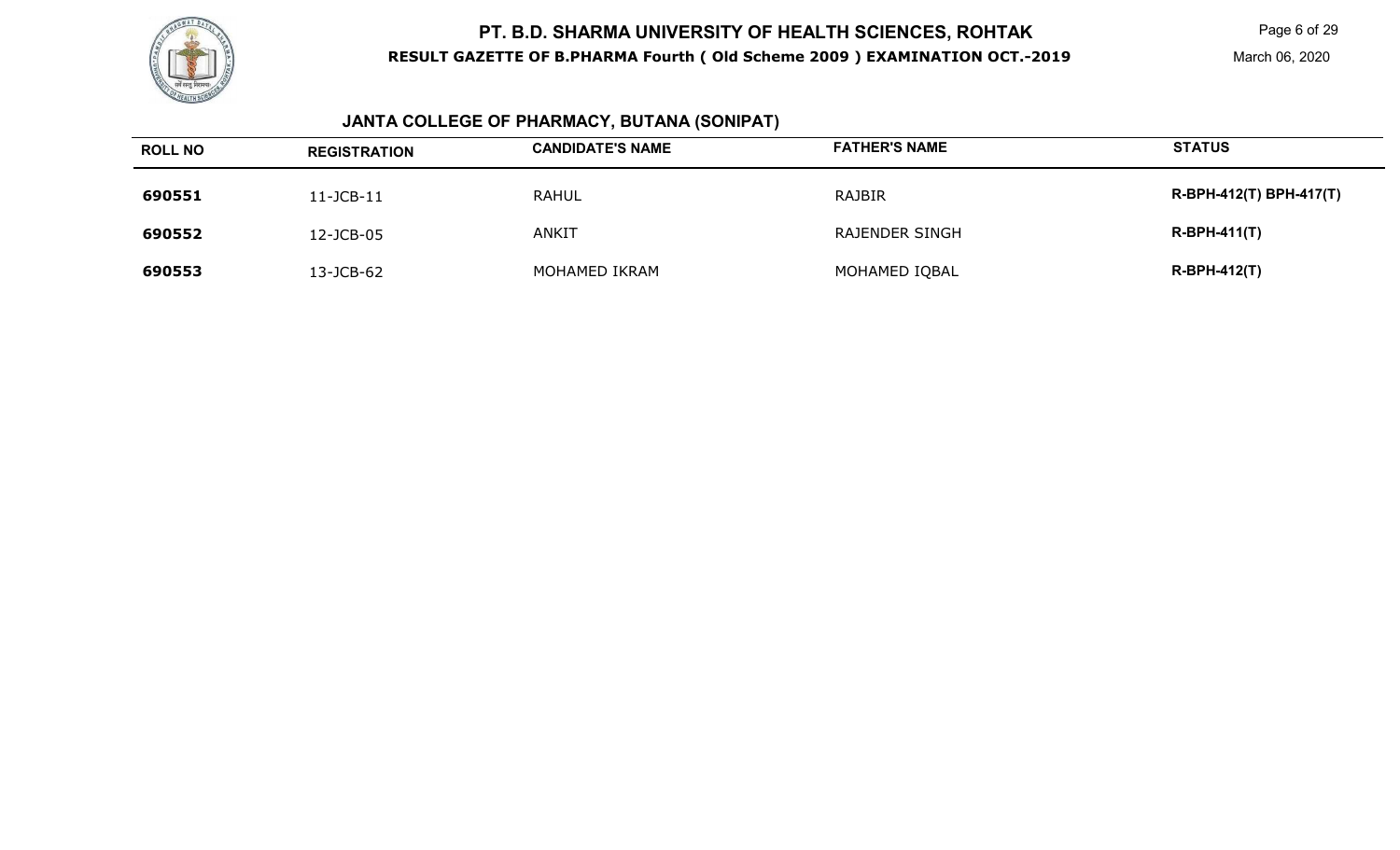

Page 7 of 29

# **JAN NAYAK CH DEVILAL (M) COLLEGE OF PHARMACY,SIRSA**

| <b>ROLL NO</b> | <b>REGISTRATION</b> | <b>CANDIDATE'S NAME</b> | <b>FATHER'S NAME</b>  | <b>STATUS</b>                                                         |
|----------------|---------------------|-------------------------|-----------------------|-----------------------------------------------------------------------|
| 690651         | 09-JNCDL-19         | <b>KULDEEP</b>          | <b>AMAR SINGH</b>     | <b>R-BPH-411(T)</b>                                                   |
| 690652         | 10-JNCDL-104        | SIDHARTH KUMAR          | <b>SURESH KUMAR</b>   | <b>PASS PROV. RL LOWER</b>                                            |
| 690653         | 10-JNCDL-119        | <b>DEEPAK MONGA</b>     | PRABHU DAYAL          | <b>PASS PROV. RL LOWER</b>                                            |
| 690654         | 10-JNCDL-124        | <b>VINOD KUMAR</b>      | <b>JHANDA RAM</b>     | <b>PASS PROV. RL LOWER</b>                                            |
| 690655         | 12-JNCDL-144        | <b>MANINDER</b>         | <b>MAHENDER SINGH</b> | R-BPH-411(T) BPH-412(T)<br><b>BPH-413(T)</b>                          |
| 690656         | 12-JNCDL-164        | <b>SHUBHAM</b>          | <b>RAJ KUMAR</b>      | R-BPH-412(T) BPH-413(T)                                               |
| 690657         | 13-JNCDL-07         | MUKUL CHAWLA            | <b>JAGDISH CHAWLA</b> | <b>R-BPH-411(T)</b>                                                   |
| 690658         | 13-JNCDL-08         | <b>RAMANDEEP SINGH</b>  | <b>BHAGWAN DASS</b>   | R-BPH-411(T) BPH-412(T)                                               |
| 690659         | 13-JNCDL-21         | <b>LAVISH KUMAR</b>     | <b>MADAN LAL</b>      | <b>R-BPH-411(T)</b>                                                   |
| 690660         | 13-JNCDL-28         | <b>AKASH</b>            | <b>VIJAY SETHI</b>    | R-BPH-411(T) BPH-413(T)<br>BPH-416(T) BPH-417(T)<br><b>BPH-418(T)</b> |
| 690661         | 13-JNCDL-37         | <b>JATAN</b>            | <b>ZILE SINGH</b>     | 3772 / 5800                                                           |
| 690662         | 13-JNCDL-45         | <b>SATNAM CHAND</b>     | <b>RAMESH CHAND</b>   | <b>R-BPH-411(T)</b>                                                   |
| 690663         | 13-JNCDL-56         | <b>VIPUL GOYAL</b>      | <b>MANOJ GOYAL</b>    | <b>R-BPH-411(T)</b>                                                   |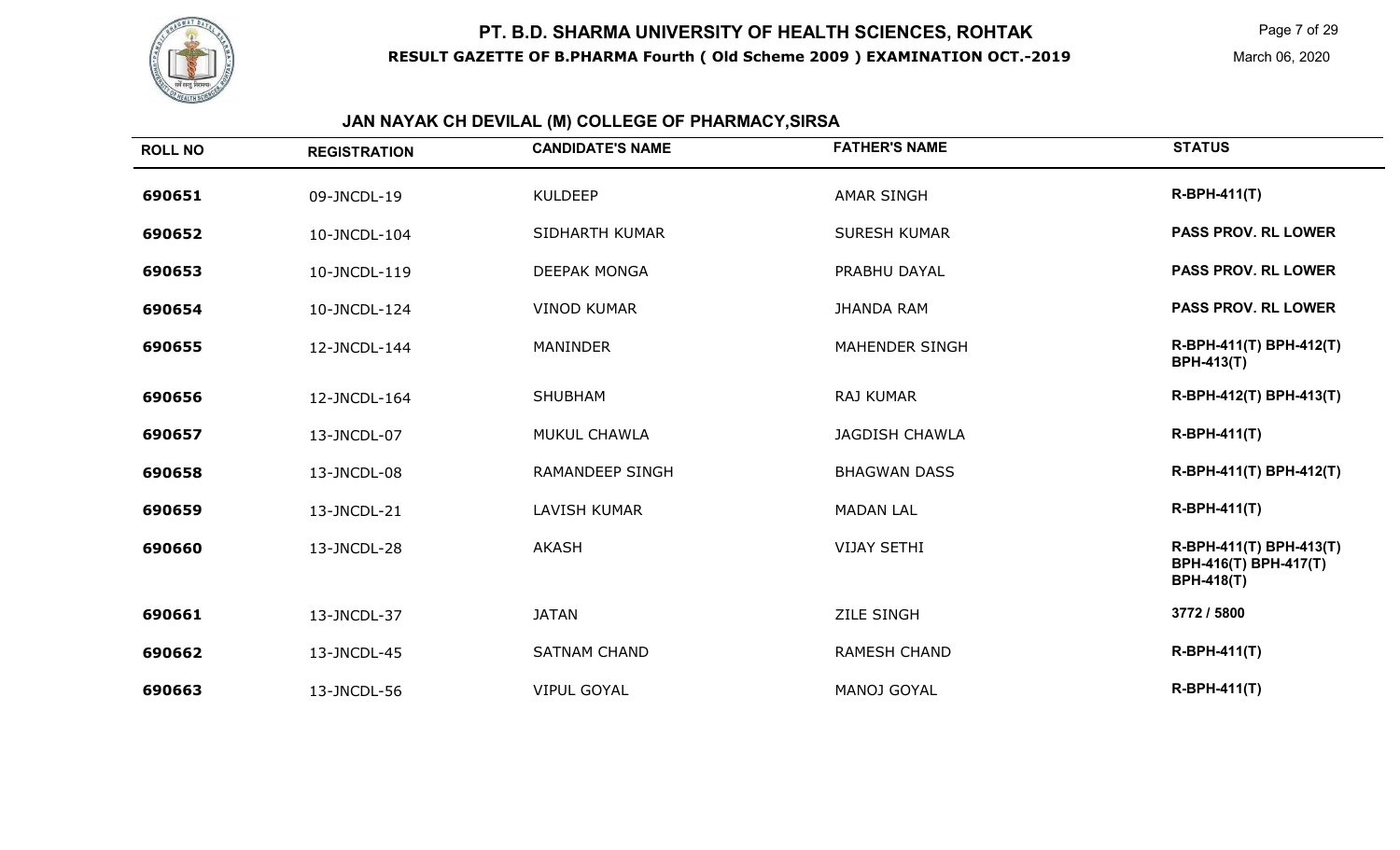

Page 8 of 29

March 06, 2020

# **RAJENDRA INSTITUTE OF TECHNOLOGY & SCIENCES, SIRSA**

| <b>ROLL NO</b> | <b>REGISTRATION</b> | <b>CANDIDATE'S NAME</b> | <b>FATHER'S NAME</b>     | <b>STATUS</b>              |
|----------------|---------------------|-------------------------|--------------------------|----------------------------|
| 690731         | 09-RITS-33          | <b>TARUN SHARMA</b>     | <b>CHANDERPAL SHARMA</b> | <b>PASS PROV. RL LOWER</b> |
| 690732         | 11-RITS-01          | AKHILESH PANDEY         | JAGDISH PANDEY           | $R-BPH-411(T)$             |
| 690733         | 11-RITS-13          | MANGAT                  | <b>GIAN CHAND</b>        | R-BPH-411(T) BPH-417(T)    |
| 690734         | 11-RITS-44          | AJAY KUMAR              | <b>VISHWARAM SHARMA</b>  | <b>PASS PROV. RL LOWER</b> |
| 690735         | 12-RITS-01          | ABHINAV SINGAL          | PURUSHOTTAM DAS          | R-BPH-411(T) BPH-412(T)    |
| 692591         | 11-RITS-47          | JASHANDEEP SINGH        | <b>BHARPUR SINGH</b>     | <b>PASS PROV. RL LOWER</b> |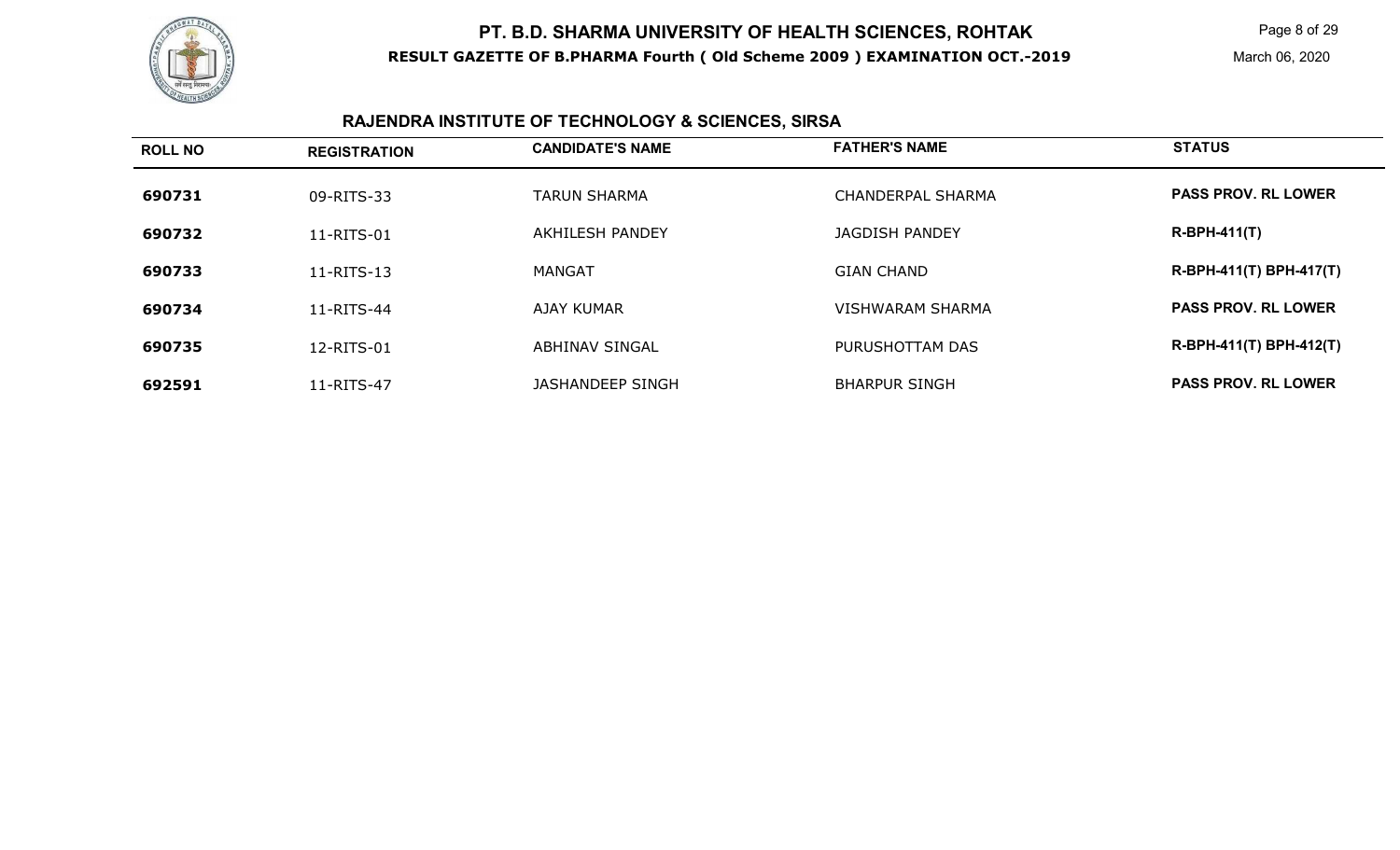

Page 9 of 29

#### **DOON VALLEY INSTITUTE OF PHARMACY & MEDICINE KARNAL**

| <b>ROLL NO</b> | <b>REGISTRATION</b> | <b>CANDIDATE'S NAME</b> | <b>FATHER'S NAME</b>   | <b>STATUS</b>                                           |
|----------------|---------------------|-------------------------|------------------------|---------------------------------------------------------|
| 690801         | 12-DVI-26           | PARDEEP KUMAR           | <b>ISHWER SINGH</b>    | <b>R-BPH-412(T)</b>                                     |
| 690802         | 12-DVI-29           | PUNEET SINGH TANEJA     | <b>BHUPINDER SINGH</b> | $R-BPH-417(T)$                                          |
| 690803         | 13-DVI-06           | <b>CHETAN</b>           | <b>BALDEV RAM</b>      | R-BPH-412(T) BPH-417(T)<br><b>BPH-418(T)</b>            |
| 690804         | 13-DVI-10           | <b>DEEPAK SINGH</b>     | <b>BALDEV SINGH</b>    | R-BPH-412(T) BPH-414(T)<br><b>BPH-417(T) BPH-418(T)</b> |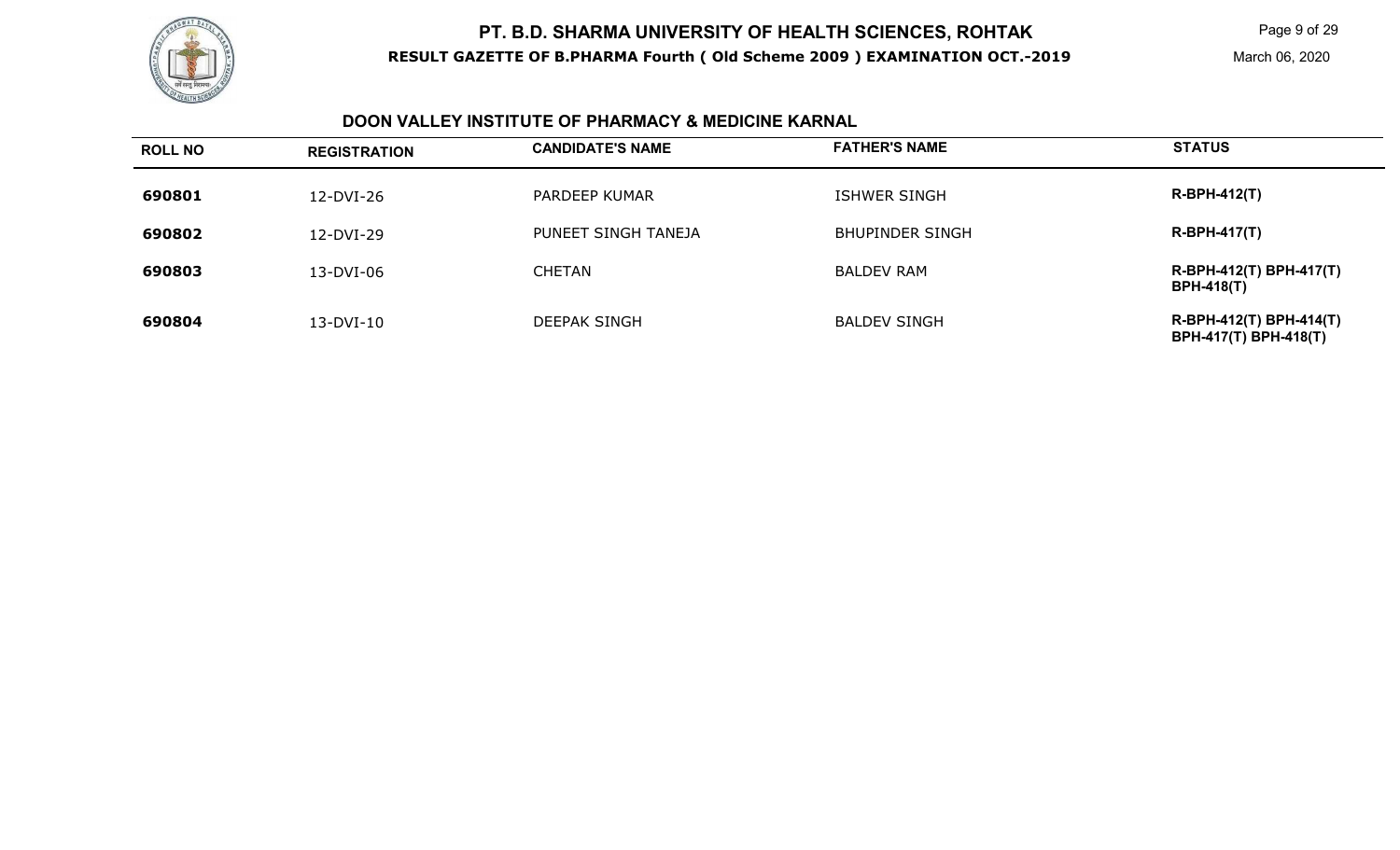

Page 10 of 29

March 06, 2020

# **SHRI RAM COLLEGE OF PHARMACY, RAMBA, KARNAL**

| <b>ROLL NO</b> | <b>REGISTRATION</b> | <b>CANDIDATE'S NAME</b> | <b>FATHER'S NAME</b> | <b>STATUS</b>                                                                                  |
|----------------|---------------------|-------------------------|----------------------|------------------------------------------------------------------------------------------------|
| 690891         | 09-SRC-25           | PRAVEEN KUMAR SHARMA    | KAILASH CHAND SHARMA | <b>PASS PROV. RL LOWER</b>                                                                     |
| 690892         | 10-SRC-18           | <b>RINKU</b>            | <b>JAI KISHAN</b>    | <b>R-BPH-412(T)</b>                                                                            |
| 690893         | 12-SRC-18           | <b>VIVEK KUMAR</b>      | <b>RANDHIR SINGH</b> | <b>R-BPH-412(T)</b>                                                                            |
| 690894         | 12-SRC-29           | RAJNI DEVI              | <b>SURAJ BHAN</b>    | <b>R-BPH-412(T)</b>                                                                            |
| 690895         | 13-SRC-01           | <b>ROHIT SAINI</b>      | PARVEEN KUMAR        | R-BPH-411(T) BPH-412(T)<br>BPH-414(T) BPH-415(T)<br>BPH-416(T) BPH-417(T)<br><b>BPH-418(T)</b> |
| 690896         | 13-SRC-11           | <b>KAMAL</b>            | <b>RAM KUMAR</b>     | <b>R-BPH-413(T)</b>                                                                            |
| 690897         | 13-SRC-14           | <b>ABHISHEK</b>         | <b>RAJ KUMAR</b>     | R-BPH-411(T) BPH-412(T)<br>BPH-415(T) BPH-417(T)<br><b>BPH-418(T)</b>                          |
| 690898         | 13-SRC-26           | <b>GORAV SAINI</b>      | <b>JAI BHAGWAN</b>   | R-BPH-411(T) BPH-412(T)<br>BPH-417(T) BPH-418(T)                                               |
| 690899         | 13-SRC-28           | <b>SURAJ</b>            | <b>SHISHPAL</b>      | R-BPH-414(T) BPH-415(T)<br>BPH-416(T) BPH-418(T)                                               |
| 690900         | 13-SRC-36           | <b>ASHISH CHAUHAN</b>   | MUKESH CHAUHAN       | R-BPH-412(T) BPH-413(T)<br>BPH-416(T) BPH-418(T)                                               |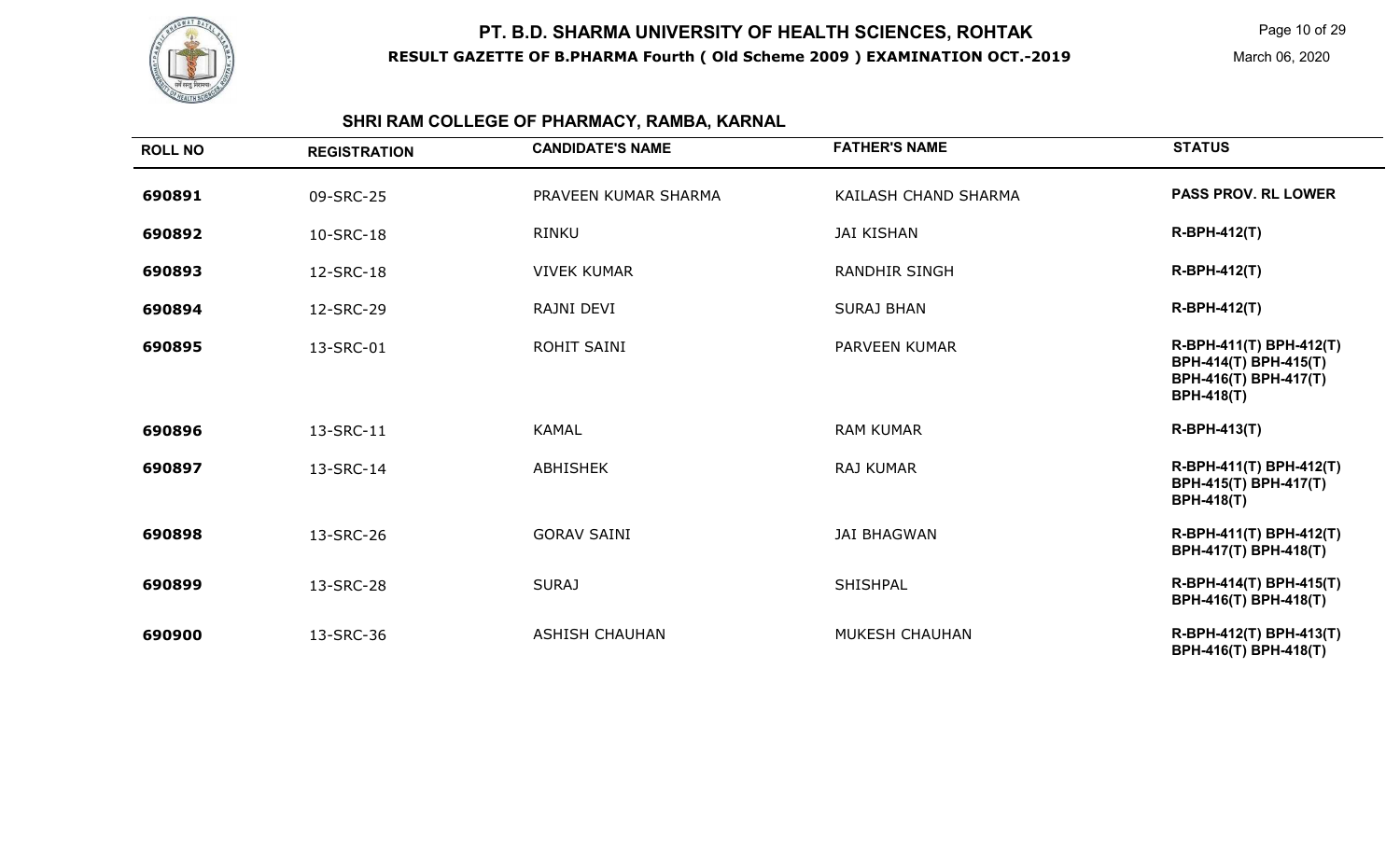

Page 11 of 29

March 06, 2020

# **B S ANANGPURIA INSTITUTE OF PHARMACY,FARIDABAD**

| <b>ROLL NO</b> | <b>REGISTRATION</b> | <b>CANDIDATE'S NAME</b> | <b>FATHER'S NAME</b>      | <b>STATUS</b>                                    |
|----------------|---------------------|-------------------------|---------------------------|--------------------------------------------------|
| 690991         | 12-BSAI-16          | <b>JASWANT SAINI</b>    | HARIKISHAN SAINI          | 3245 / 5800                                      |
| 690992         | 12-BSAI-29          | <b>NITIN</b>            | <b>JAGBEER SINGH</b>      | R-BPH-413(T) BPH-416(T)                          |
| 690993         | 12-BSAI-50          | <b>VIKASH</b>           | RAMVEER SINGH             | <b>PASS PROV. RL LOWER</b>                       |
| 690994         | 12-BSAI-58          | SHASHANK AGGARWAL       | SUDHIR AGGARWAL           | <b>PASS PROV. RL LOWER</b>                       |
| 690995         | 13-BSAI-106         | <b>SUMIT SAINI</b>      | SUKHNANDAN SAINI          | R-BPH-412(T)                                     |
| 690996         | 13-BSAI-19          | <b>DEEPAK</b>           | AMARPAL                   | <b>R-BPH-416(T)</b>                              |
| 690997         | 13-BSAI-20          | <b>DEEPAK CHAWLA</b>    | <b>DINESH CHAWLA</b>      | R-BPH-411(T) BPH-417(T)<br><b>BPH-418(T)</b>     |
| 690998         | 13-BSAI-24          | <b>DAVESH SHARMA</b>    | RAS BIHARI SHARMA         | R-BPH-411(T) BPH-418(T)                          |
| 690999         | 13-BSAI-55          | <b>PANKAJ</b>           | <b>HARGYAN</b>            | R-BPH-414(T) BPH-416(T)<br>BPH-417(T) BPH-418(T) |
| 691000         | 13-BSAI-65          | <b>RAJKUMAR</b>         | <b>MAHABIR</b>            | <b>R-BPH-411(T)</b>                              |
| 691001         | 13-BSAI-71          | <b>RUPENDER</b>         | SURENDER PRATAP SINGH     | <b>R-BPH-411(T)</b>                              |
| 691002         | 13-BSAI-75          | SANDEEP ATTRI           | <b>RAJENDER</b>           | <b>R-BPH-418(T)</b>                              |
| 691003         | 13-BSAI-84          | <b>SUMIT BHATIA</b>     | <b>SATPAL BHATIA</b>      | R-BPH-411(T) BPH-412(T)                          |
| 691004         | 13-BSAI-86          | <b>SURAJ</b>            | <b>DINESH CHOBEY</b>      | <b>R-BPH-418(T)</b>                              |
| 691005         | 13-BSAI-98          | <b>VIVEK SATIJA</b>     | <b>VINOD KUMAR SATIJA</b> | <b>R-BPH-411(T)</b>                              |
| 692701         | 13-BSAI-59          | PREETI MALHOTRA         | <b>B S MALHOTRA</b>       | R-BPH-411(T) BPH-418(T)                          |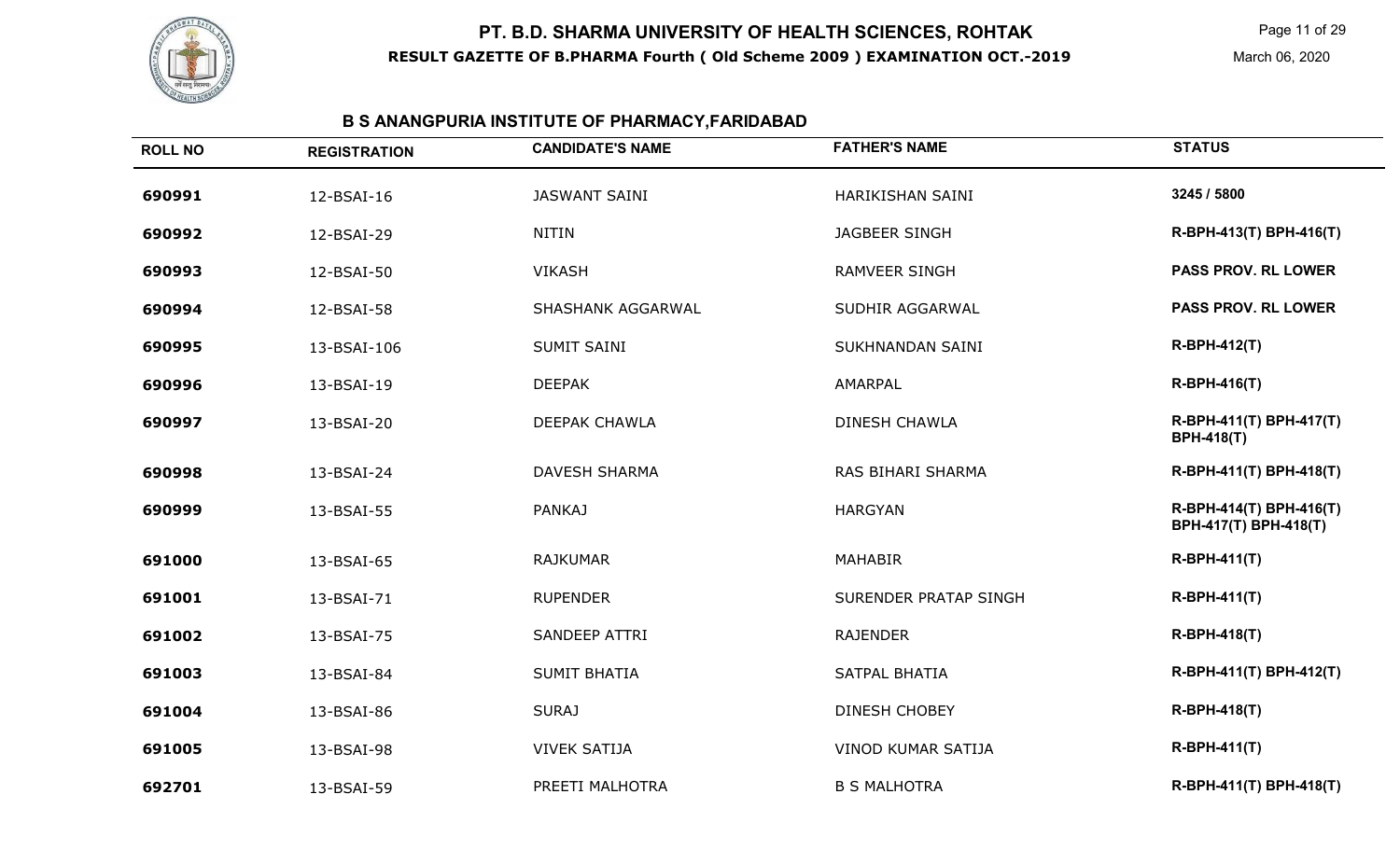

Page 12 of 29

March 06, 2020

#### **HINDU COLLEGE OF PHARMACY SONEPAT**

| <b>ROLL NO</b> | <b>REGISTRATION</b> | <b>CANDIDATE'S NAME</b> | <b>FATHER'S NAME</b>  | <b>STATUS</b>                                                         |
|----------------|---------------------|-------------------------|-----------------------|-----------------------------------------------------------------------|
| 691111         | 09-HC-06            | <b>ANKIT KUMAR</b>      | <b>DHARAMBEER</b>     | R-BPH-411(T) BPH-413(T)                                               |
| 691112         | 09-HC-16            | <b>GAURAV KUMAR</b>     | <b>SATISH KUMAR</b>   | R-BPH-411(T) BPH-413(T)<br><b>BPH-417(T)</b>                          |
| 691113         | $10-HC-19$          | <b>KAMAL</b>            | PAWAN KUMAR           | R-BPH-411(T) BPH-412(T)<br>BPH-416(T) BPH-417(T)<br><b>BPH-418(T)</b> |
| 691114         | 10-HC-39            | <b>SHAMMY</b>           | <b>CHARAN SINGH</b>   | R-BPH-411(T) BPH-412(T)<br><b>BPH-417(T)</b>                          |
| 691115         | 11-HC-42            | RAVI                    | <b>BIJENDER</b>       | 3403 / 5800                                                           |
| 691116         | 11-HC-74            | <b>ARJUN SHARMA</b>     | DEVENDER KUMAR SHARMA | <b>R-BPH-417(T)</b>                                                   |
| 691117         | 12-HC-15            | <b>JAIDEEP</b>          | <b>BALRAJ</b>         | 3370 / 5800                                                           |
| 691118         | 12-HC-18            | <b>KAILASH</b>          | <b>DHARMPAL</b>       | R-BPH-411(T) BPH-413(T)<br><b>BPH-417</b>                             |
| 691119         | 12-HC-20            | <b>KULDEEP</b>          | <b>JAGDISH</b>        | R-BPH-411(T) BPH-413(T)                                               |
| 691120         | 12-HC-24            | MOHD SHAKIR AMEEN       | FAROOQ AHMED          | <b>R-BPH-411(T)</b>                                                   |
| 691121         | 12-HC-48            | <b>SUMIT</b>            | <b>RAMESH</b>         | 3401 / 5800                                                           |
| 691122         | 13-HC-40            | <b>ROHIT</b>            | <b>KRISHAN</b>        | <b>R-BPH-412(T)</b>                                                   |
| 691123         | 13-HC-41            | <b>ROHIT MALIK</b>      | <b>SURENDER SINGH</b> | <b>R-BPH-411(T)</b>                                                   |
| 691124         | 13-HC-43            | <b>SACHIN SEHRAWAT</b>  | <b>SANJAY</b>         | <b>R-BPH-412(T)</b>                                                   |
| 691125         | 13-HC-76            | PRAVEEN KUMAR           | YASHPAL SINGH         | <b>R-BPH-411(T)</b>                                                   |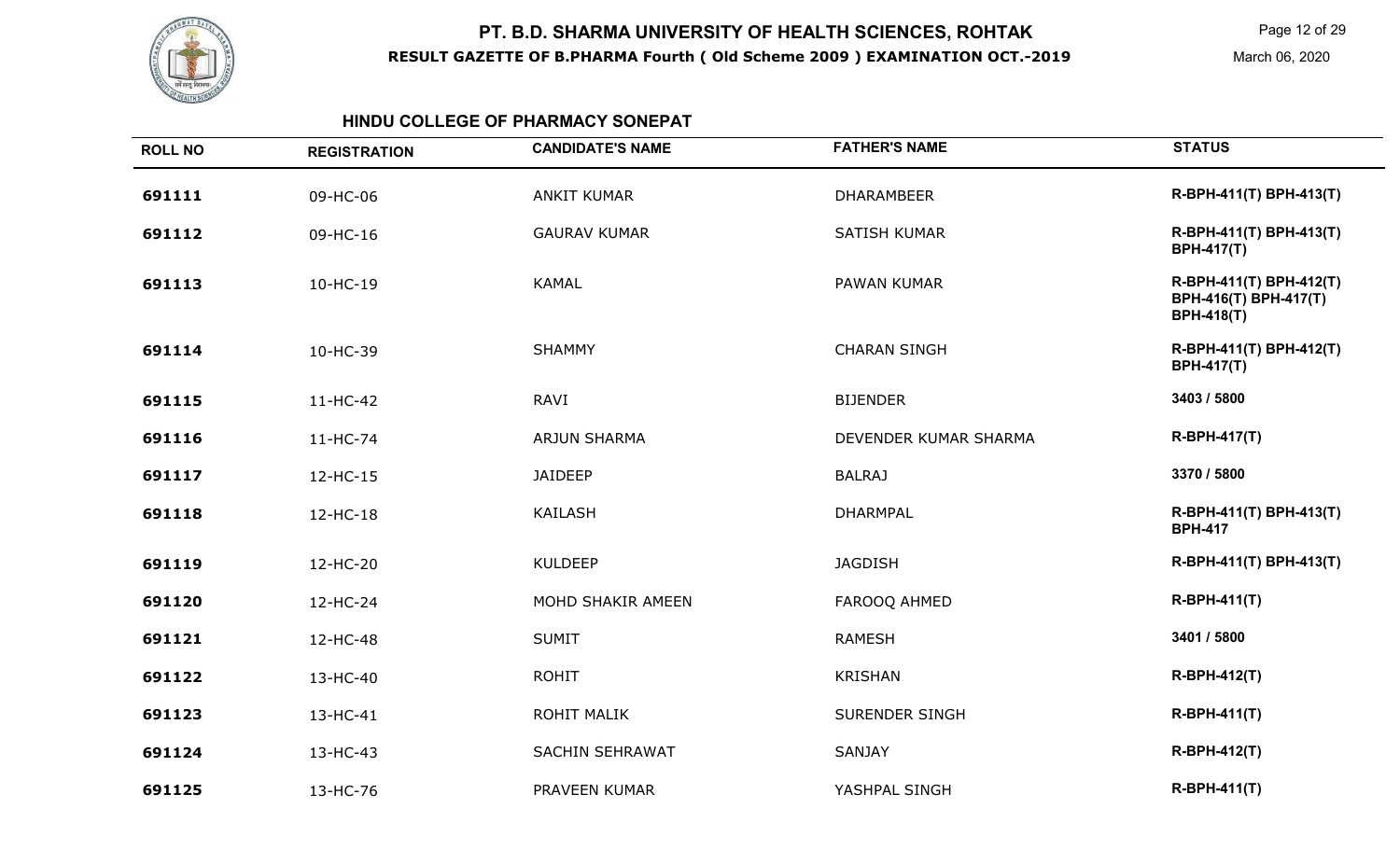

Page 13 of 29

March 06, 2020

#### **HINDU COLLEGE OF PHARMACY SONEPAT**

| <b>ROLL NO</b> | <b>REGISTRATION</b> | <b>CANDIDATE'S NAME</b> | <b>FATHER'S NAME</b> | <b>STATUS</b>       |
|----------------|---------------------|-------------------------|----------------------|---------------------|
| 691126         | 14-HC-75            | <b>SOMVIR</b>           | <b>RAJESH</b>        | <b>R-BPH-412(T)</b> |
| 691127         | 39-HC-09            | <b>RAHUL</b>            | PAWAN KUMAR          | $R-BPH-411(T)$      |
| 692741         | 2-HC-31             | PAWAN KUMAR MISHRA      | JATA SHANKAR         | $R-BPH-412(T)$      |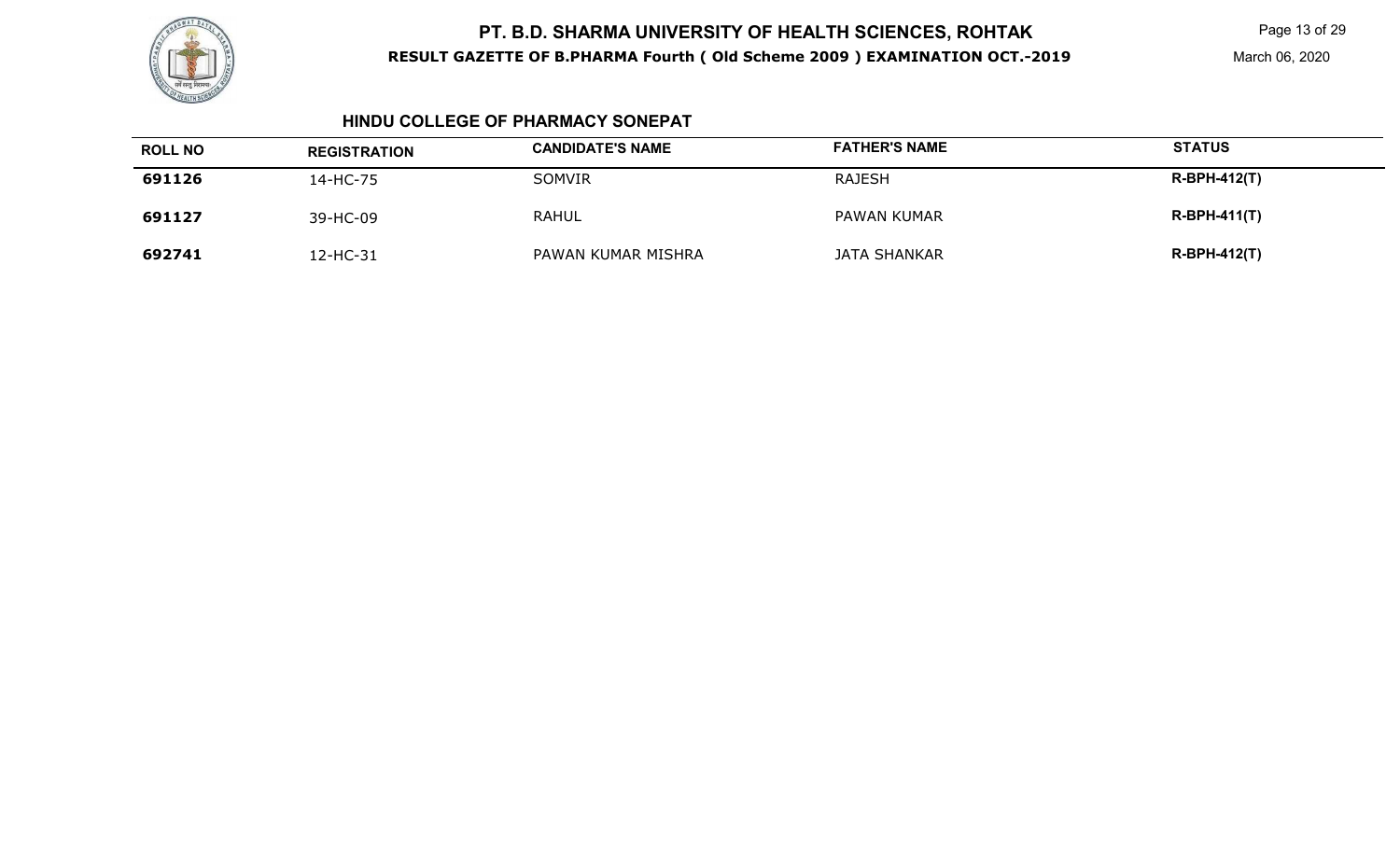

Page 14 of 29

# **P D M SCHOOL OF PHARMACY, KARSINDHU, SAFIDON, JIND**

|        | <b>REGISTRATION</b> | <b>CANDIDATE'S NAME</b> | <b>FATHER'S NAME</b> | <b>STATUS</b>                                                         |
|--------|---------------------|-------------------------|----------------------|-----------------------------------------------------------------------|
| 691231 | 10-PDMS-21          | <b>SUMIT DHIMAN</b>     | <b>SEVA SINGH</b>    | <b>R-BPH-412(T)</b>                                                   |
| 691232 | 10-PDMS-07          | <b>MANISH</b>           | PREM SINGH           | $R-BPH-412(T)$                                                        |
| 691233 | 10-PDMS-24          | <b>VIKRAM</b>           | <b>CHOTTU RAM</b>    | $R-BPH-412(T)$                                                        |
| 691234 | 12-PDMS-10          | <b>FARHAN</b>           | SAZID                | R-BPH-411(T) BPH-412(T)<br>BPH-417(T) BPH-418(T)                      |
| 691235 | 12-PDMS-16          | <b>MAHESH</b>           | <b>RATAN SINGH</b>   | R-BPH-412(T) BPH-413(T)<br><b>BPH-417(T)</b>                          |
| 691236 | 12-PDMS-31          | <b>RAKESH</b>           | <b>JOGINDER</b>      | $R-BPH-411(T)$                                                        |
| 691237 | 13-PDMS-16          | <b>JAGDEEP</b>          | <b>KRISHAN LAL</b>   | R-BPH-411(T) BPH-412(T)<br>BPH-416(T) BPH-417(T)<br><b>BPH-418(T)</b> |
| 691238 | 13-PDMS-35          | <b>RAVI</b>             | <b>RAM BRIKSH</b>    | <b>R-BPH-412(T)</b>                                                   |
| 691239 | 13-PDMS-42          | <b>SOURABH</b>          | YASH PAL             | 3421 / 5800                                                           |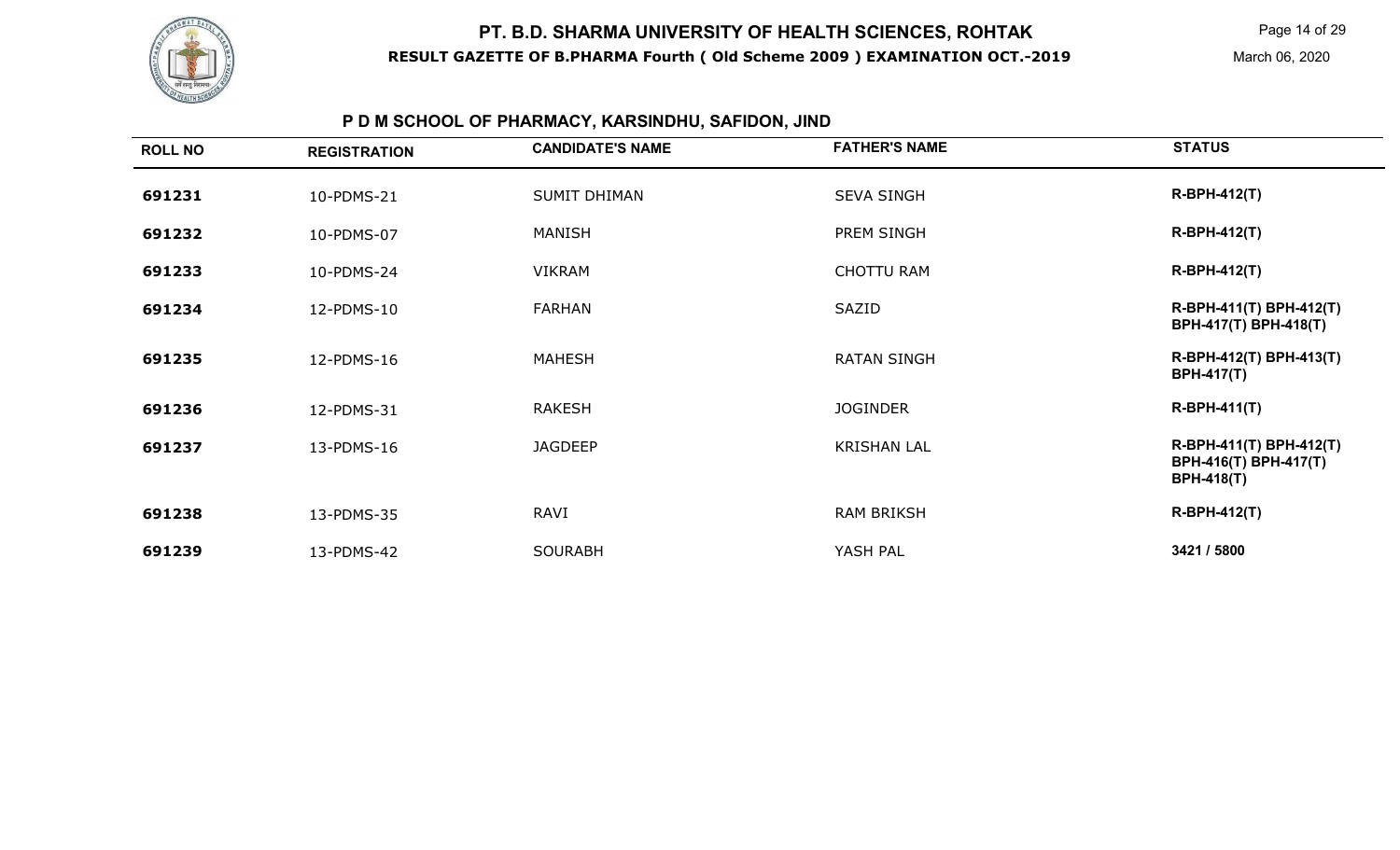

Page 15 of 29

# **G.V.M. COLLEGE OF PHARMACY SONEPAT (HARYANA)**

| <b>ROLL NO</b> | <b>REGISTRATION</b> | <b>CANDIDATE'S NAME</b> | <b>FATHER'S NAME</b>     | <b>STATUS</b>                                                                           |
|----------------|---------------------|-------------------------|--------------------------|-----------------------------------------------------------------------------------------|
| 691291         | 12-GVMC-14          | MEENAKSHI CHAUHAN       | ANIL CHAUHAN             | $R-BPH-411(T)$                                                                          |
| 691292         | 12-GVMC-30          | NIDHI TUSHIR            | <b>RAM KISHAN TUSHIR</b> | $R-BPH-411(T)$                                                                          |
| 691293         | 13-GVMC-13          | <b>INDU RANI</b>        | PADAM DEV SINGH          | R-BPH-411(T) BPH-412(T)<br><b>BPH-416(T) BPH-417(T)</b><br><b>BPH-418(T)</b>            |
| 691294         | 13-GVMC-35          | WAZIDA HASIM            | HASHIM ALI               | R-BPH-411(T) BPH-412(T)<br><b>BPH-413(T) BPH-415(T)</b><br><b>BPH-416(T) BPH-417(T)</b> |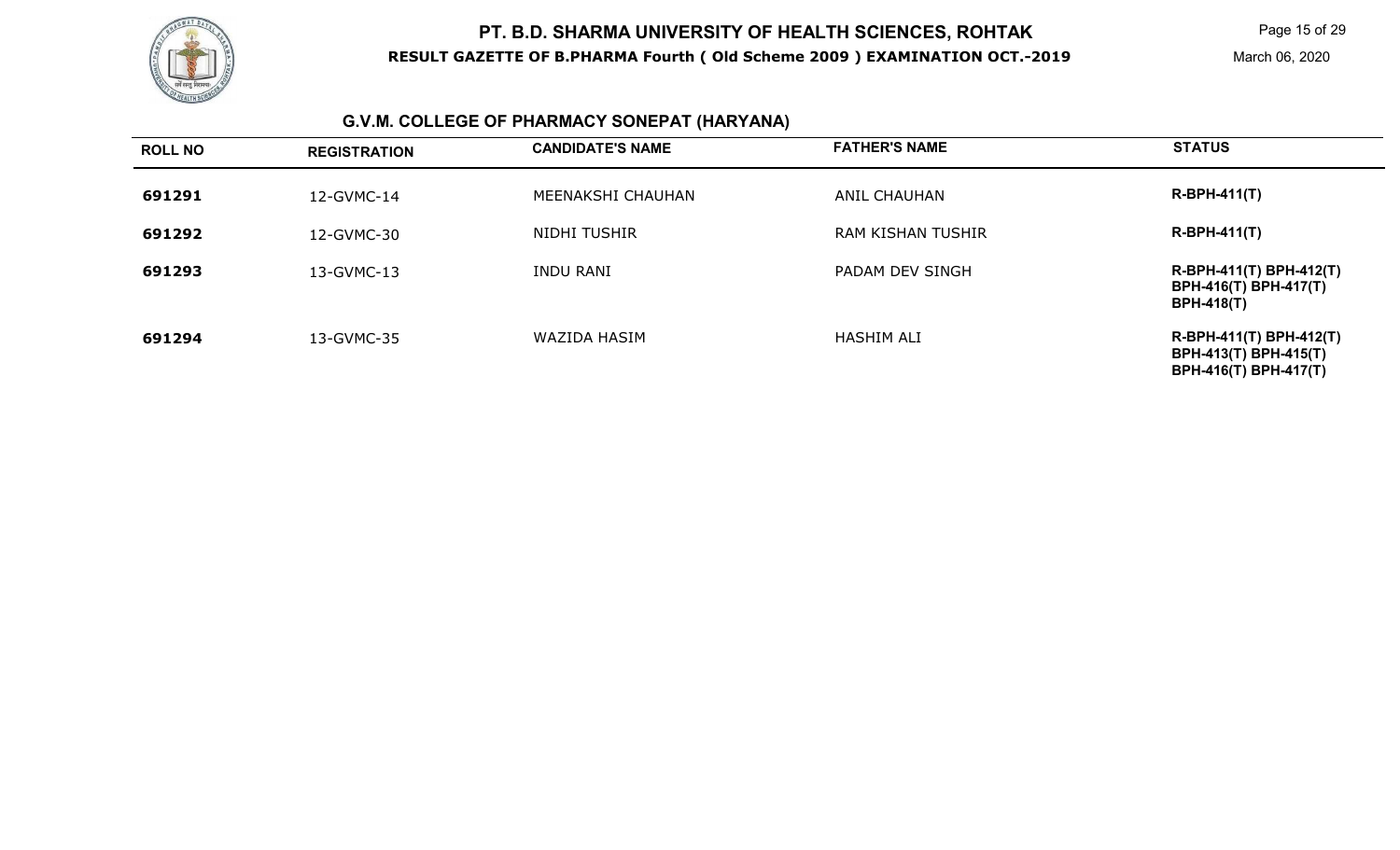

Page 16 of 29

# **VAISH INST. OF PHARMACEUTICAL EDU. & RESEARCH, ROHTAK**

| <b>ROLL NO</b> | <b>REGISTRATION</b> | <b>CANDIDATE'S NAME</b> | <b>FATHER'S NAME</b> | <b>STATUS</b>              |
|----------------|---------------------|-------------------------|----------------------|----------------------------|
| 691371         | 11-VIR-02           | <b>AJAY</b>             | <b>RAMESH KUMAR</b>  | R-BPH-411(T) BPH-417(T)    |
| 691372         | 11-VIR-06           | AMIT                    | <b>RAJBIR</b>        | $R-BPH-411(T)$             |
| 691373         | 11-VIR-12           | <b>ARUN KUMAR</b>       | <b>SUDHIR SINGH</b>  | 3411 / 5800                |
| 691374         | 12-VIR-29           | <b>MOHIT KUMAR</b>      | <b>RANBIR SINGH</b>  | <b>PASS PROV. RL LOWER</b> |
| 691375         | 12-VIR-48           | SIDDHARATH              | <b>RAJESH</b>        | $R-BPH-411(T)$             |
| 691376         | 13-VIR-11           | <b>ARUN JAIN</b>        | <b>SURENDER JAIN</b> | R-BPH-413(T) BPH-414(T)    |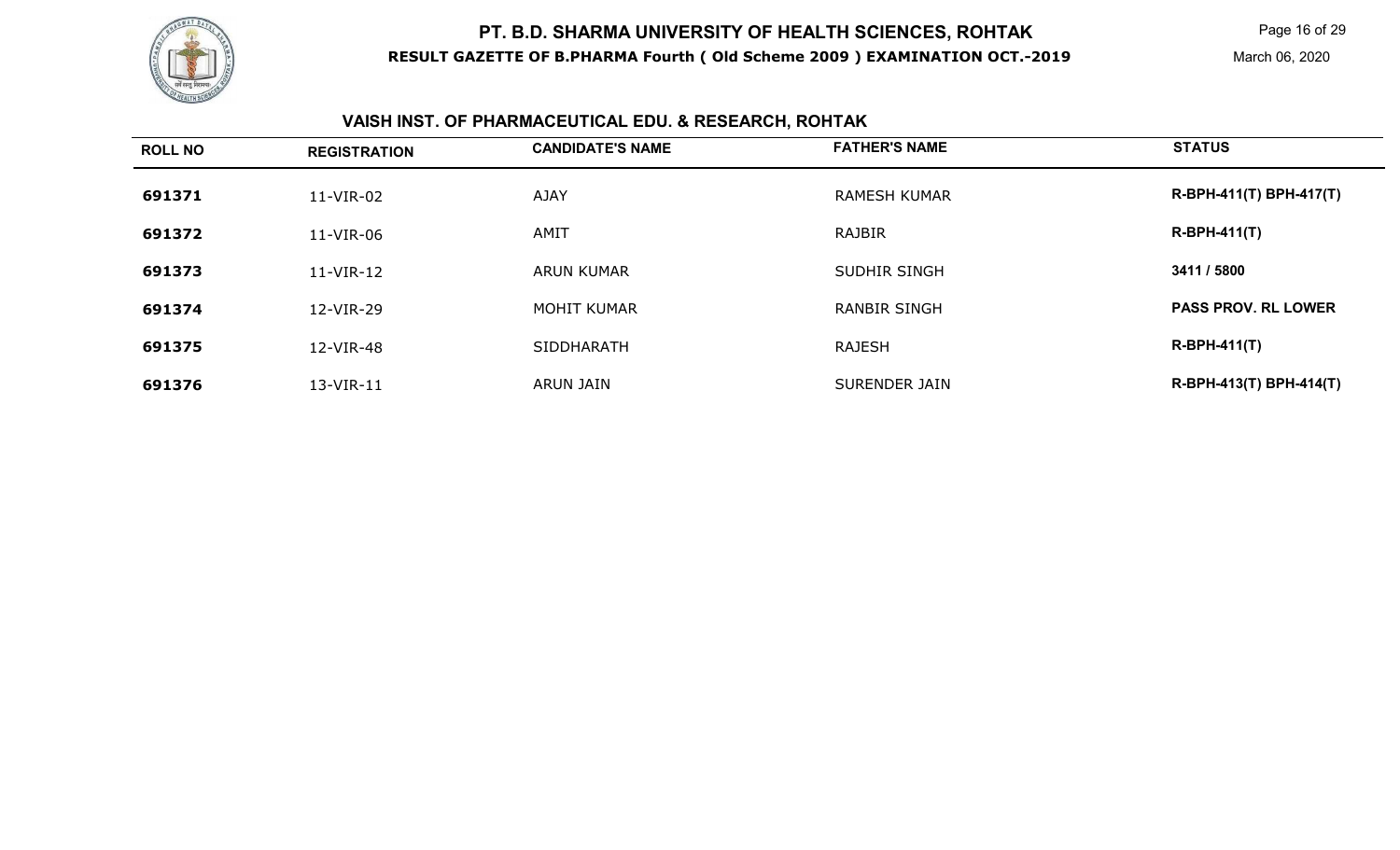

Page 17 of 29

March 06, 2020

#### **GURU GOBIND SINGH COLLEGE OF PHARMACY YAMUNA NAGAR**

| <b>ROLL NO</b> | <b>REGISTRATION</b> | <b>CANDIDATE'S NAME</b>  | <b>FATHER'S NAME</b>   | <b>STATUS</b>                                 |
|----------------|---------------------|--------------------------|------------------------|-----------------------------------------------|
| 691421         | 10-GGSC-21          | <b>UPDESH CHAUHAN</b>    | <b>VIKRAM SINGH</b>    | R-BPH-411(T) BPH-412(T)                       |
| 691422         | 10-GGSC-25          | <b>CHARANPREET SINGH</b> | <b>KULDEEP SINGH</b>   | R-BPH-412 BPH-417(T)                          |
| 691423         | 10-GGSC-58          | <b>VISHU GOEL</b>        | <b>ARUN GOEL</b>       | R-BPH-411(T) BPH-417(T)                       |
| 691424         | 11-GGSC-30          | <b>HARDEEP SINGH</b>     | <b>GURCHARAN SINGH</b> | R-BPH-411(T) BPH-412(T)                       |
| 691425         | 11-GGSC-48          | <b>SHANKI KUMAR</b>      | <b>JAGDISH CHAND</b>   | $R-BPH-411(T)$                                |
| 691426         | 11-GGSC-52          | <b>SHUBHAM SHARMA</b>    | <b>MAHINDER KUMAR</b>  | R-BPH-412(T) BPH-417(T)                       |
| 691427         | 12-GGSC-05          | AMAN AUJLA               | <b>KULDEEP SINGH</b>   | <b>PASS PROV. RL LOWER</b>                    |
| 691428         | 12-GGSC-30          | <b>RUPESH KUMAR</b>      | <b>SATISH KUMAR</b>    | R-BPH-411(T) BPH-417(T)                       |
| 691429         | 12-GGSC-31          | <b>SACHIN</b>            | <b>RAM KAMAL</b>       | R-BPH-411(T) BPH-415(T)<br><b>BPH-417(T)</b>  |
| 691430         | 13-GGSC-10          | HIMANSHU SHARMA          | <b>JAI DUTT SHARMA</b> | <b>R-BPH-411(T)</b>                           |
| 691431         | 13-GGSC-43          | <b>HARMEET SINGH</b>     | <b>BEANT SINGH</b>     | R-BPH-411 BPH-412(T)<br>BPH-416(P) BPH-417(T) |
| 692861         | 12-GGSC-20          | NISHTHA GOUR             | RAJ KUMAR SHARMA       | 3674 / 5800                                   |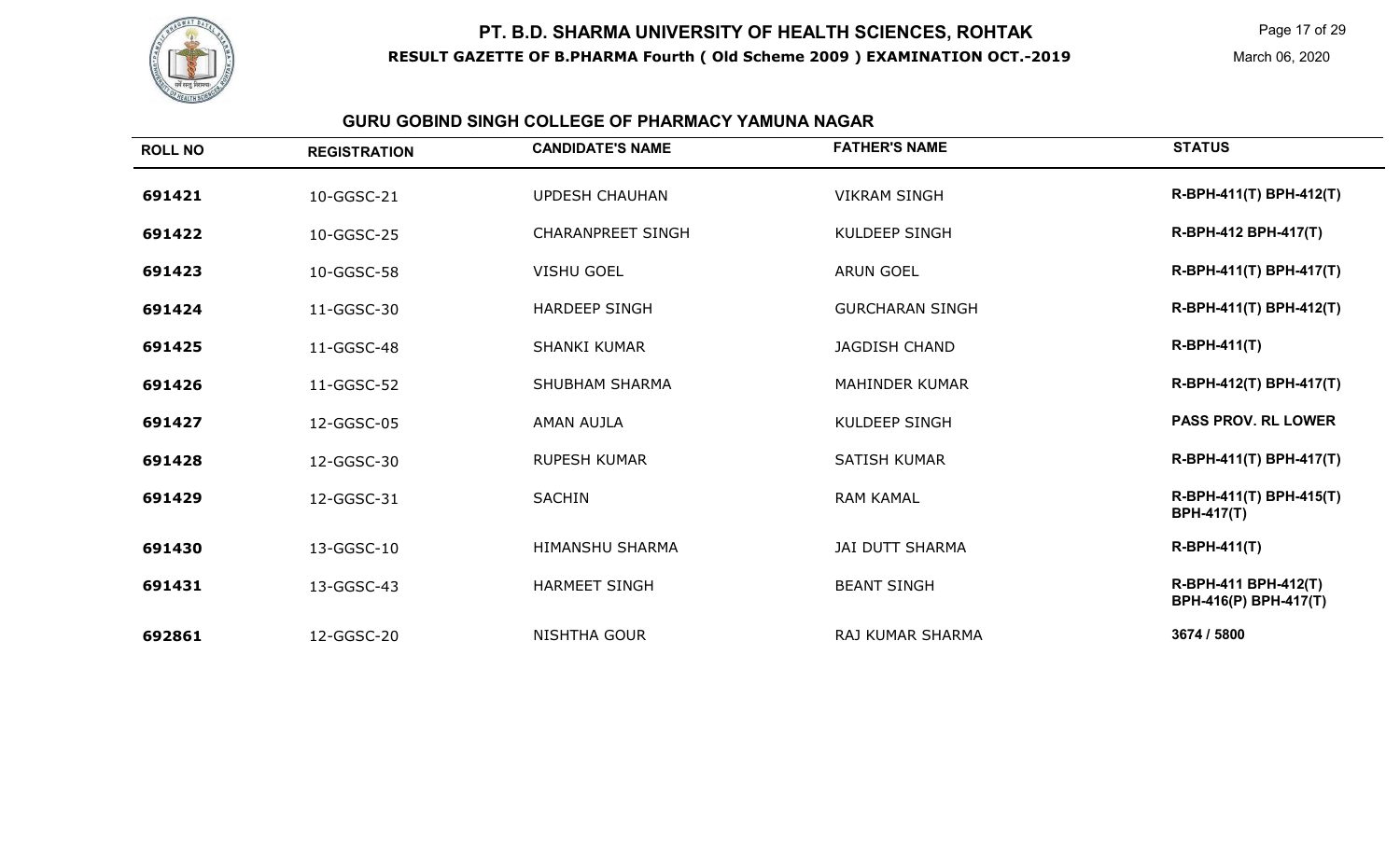

Page 18 of 29

March 06, 2020

#### **ADVANCED INSTITUTE OF PHARMACY, AURANGABAD, PALWAL**

| <b>ROLL NO</b> | <b>REGISTRATION</b> | <b>CANDIDATE'S NAME</b> | <b>FATHER'S NAME</b>   | <b>STATUS</b>                                                                                  |
|----------------|---------------------|-------------------------|------------------------|------------------------------------------------------------------------------------------------|
| 691471         | 12-AIAP-47          | <b>SHIV KUMAR</b>       | <b>RAM CHANDI</b>      | R-BPH-411 BPH-412(T)<br><b>BPH-413(T)</b>                                                      |
| 691531         | 10-AIAP-01          | AJEET KUMAR             | RAJ VEER SINGH         | R-BPH-412(T) BPH-413(T)                                                                        |
| 691532         | 10-AIAP-04          | <b>BHUPESH KUMAR</b>    | <b>BADRI PARSHAD</b>   | R-BPH-411(T) BPH-412(T)                                                                        |
| 691533         | 12AIAP-20           | <b>LALIT</b>            | <b>HAR DATT</b>        | R-BPH-411(T) BPH-412(T)                                                                        |
| 691534         | 13-AIAP-08          | <b>AMIT KUMAR</b>       | <b>LOKENDRA SINGH</b>  | 3528 / 5800                                                                                    |
| 691535         | 13-AIAP-21          | <b>GAUTAM</b>           | <b>ZILE SINGH</b>      | R-BPH-411(T) BPH-412(T)<br>BPH-413(T) BPH-414(T)<br>BPH-416(T) BPH-417(T)<br><b>BPH-418(T)</b> |
| 691536         | 13-AIAP-29          | <b>KRISHAN KUMAR</b>    | <b>CHARAN SINGH</b>    | R-BPH-411(T) BPH-417(T)<br><b>BPH-418(T)</b>                                                   |
| 691537         | 13-AIAP-40          | <b>OMVIR</b>            | <b>RAJBIR</b>          | R-BPH-411(T) BPH-412(T)                                                                        |
| 691538         | 13-AIAP-41          | POOJA SEHRAWAT          | <b>MANOHAR LAL</b>     | 3597 / 5800                                                                                    |
| 691539         | 13-AIAP-46          | <b>RAHUL</b>            | <b>SURENDER SHARMA</b> | R-BPH-411(T) BPH-418(T)                                                                        |
| 691540         | 13-AIAP-63          | SONU                    | <b>RAMSWAROOP</b>      | R-BPH-413(T) BPH-417(T)                                                                        |
| 691541         | 13-AIAP-74          | <b>TIHENDER</b>         | <b>NAWAL</b>           | R-BPH-412(P)                                                                                   |
| 691542         | 13-AIAP-12          | <b>BHUPENDER</b>        | <b>SATVIR SINGH</b>    | <b>R-BPH-411(T)</b>                                                                            |
| 691543         | 13-AIAP-25          | <b>JITENDER</b>         | <b>SURESH CHAND</b>    | <b>R-BPH-411(T)</b>                                                                            |
| 691544         | 13-AIAP-72          | <b>NAVEEN</b>           | <b>SHYAM SINGH</b>     | R-BPH-411(T) BPH-413(T)<br>BPH-417(T) BPH-418(T)                                               |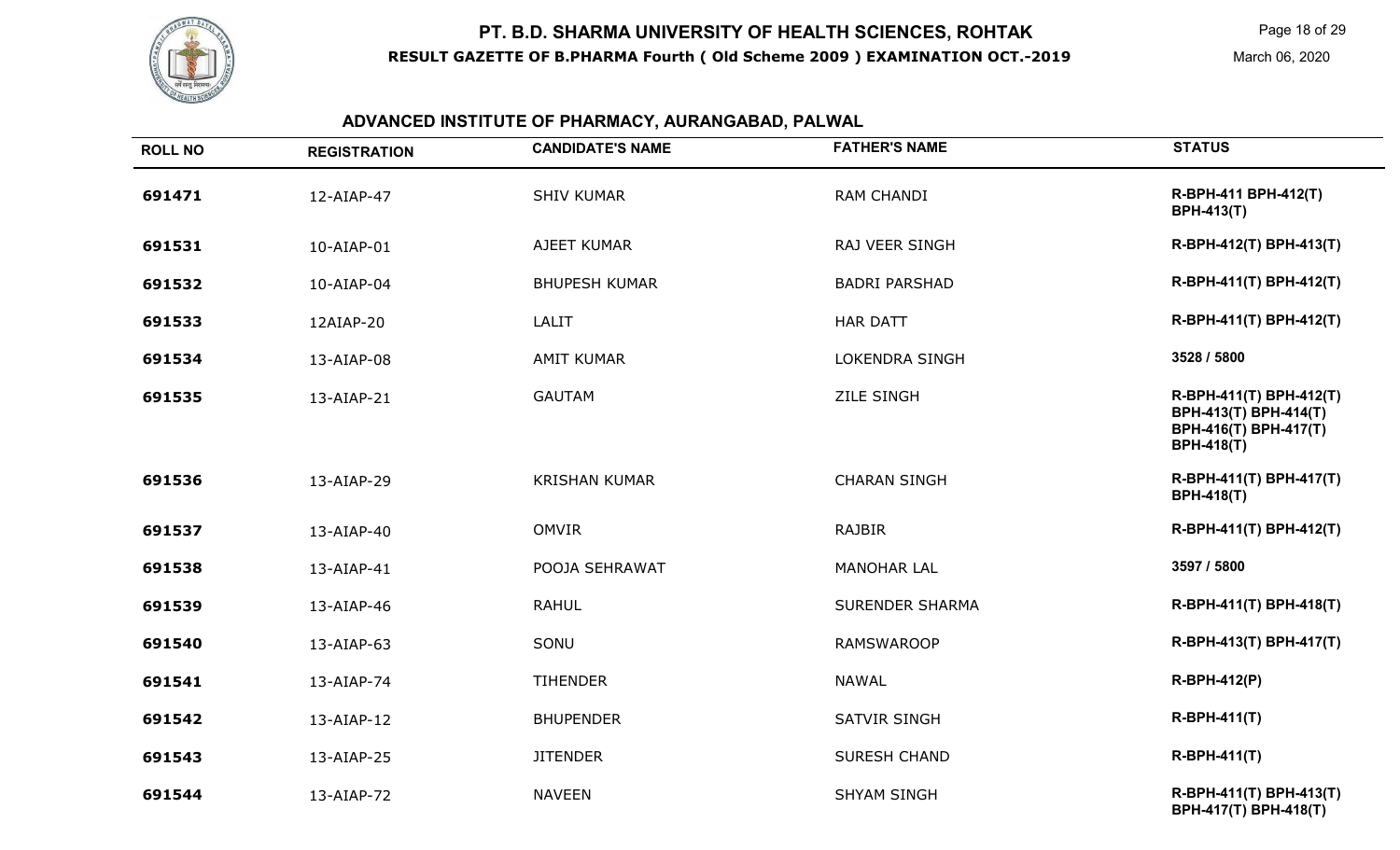

Page 19 of 29

# **ADVANCED INSTITUTE OF PHARMACY, AURANGABAD, PALWAL**

| <b>ROLL NO</b> | <b>REGISTRATION</b> | <b>CANDIDATE'S NAME</b> | <b>FATHER'S NAME</b> | <b>STATUS</b>  |
|----------------|---------------------|-------------------------|----------------------|----------------|
| 691545         | 13-AIP-39           | NITIN AGGARWAL          | <b>OM PRAKASH</b>    | $R-BPH-411(T)$ |
| 692911         | 13-AIAP-05          | <b>AKASH</b>            | <b>VIRENDER</b>      | $R-BPH-411(T)$ |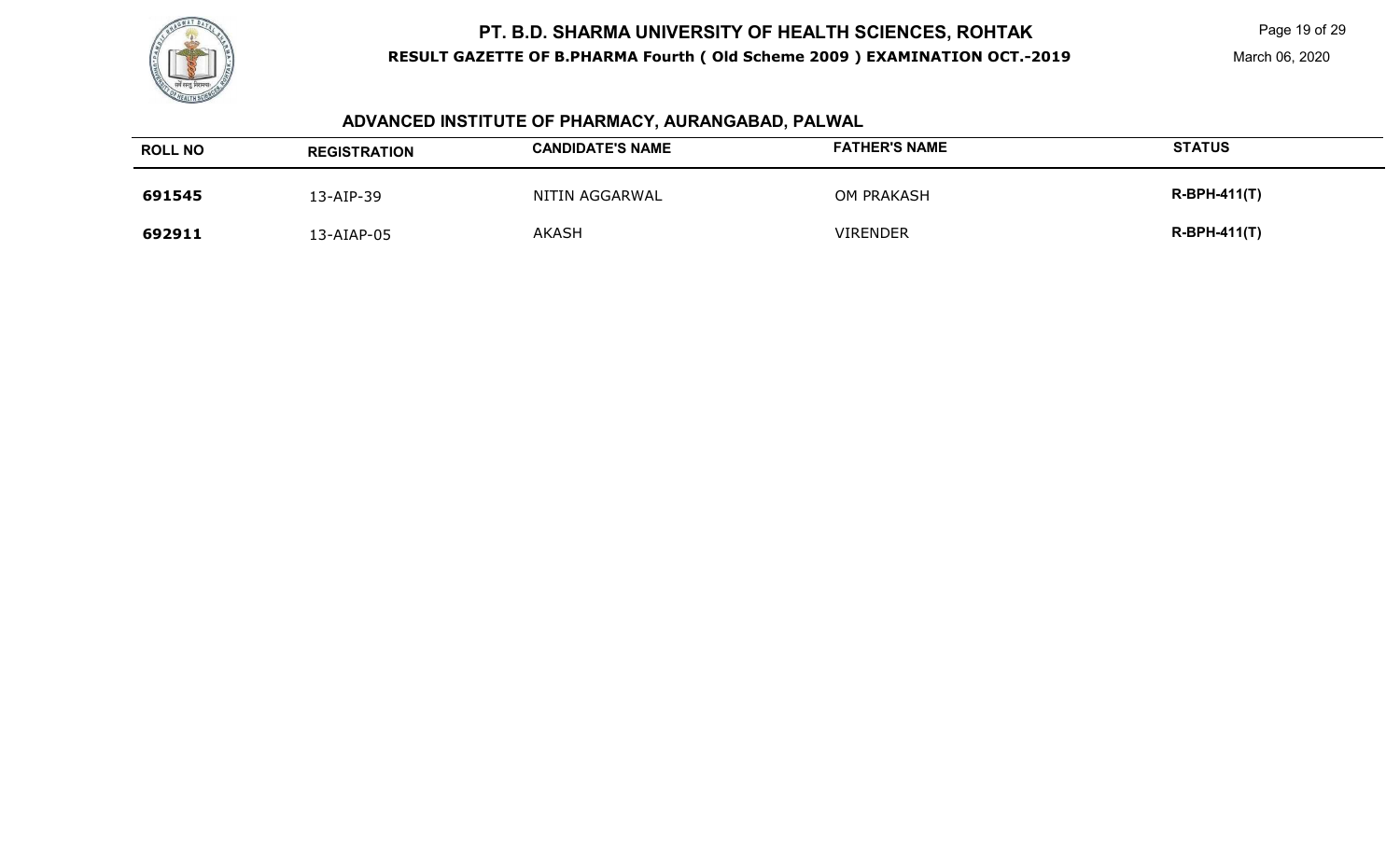

Page 20 of 29

March 06, 2020

# **KESHAV COLLEGE OF PHARMACY, ASSAND, KARNAL**

| <b>ROLL NO</b> | <b>REGISTRATION</b> | <b>CANDIDATE'S NAME</b> | <b>FATHER'S NAME</b> | <b>STATUS</b>                                           |
|----------------|---------------------|-------------------------|----------------------|---------------------------------------------------------|
| 691591         | 12-KCL-02           | KARAN SINGH             | PADAM SINGH          | R-BPH-413(T) BPH-417(T)                                 |
| 691592         | 13-KCS-16           | NASEEB SINGH            | ISHWER SINGH         | R-BPH-412(T) BPH-416(T)<br><b>BPH-417(T) BPH-418(T)</b> |
| 691593         | 13-KCS-51           | POOJA GOYAL             | VINOD GOYAL          | <b>R-BPH-417(T)</b>                                     |
| 692921         | 11-KCS-13           | <b>SAHIL KUNDU</b>      | NARESH KUNDU         | $R-BPH-412(T)$                                          |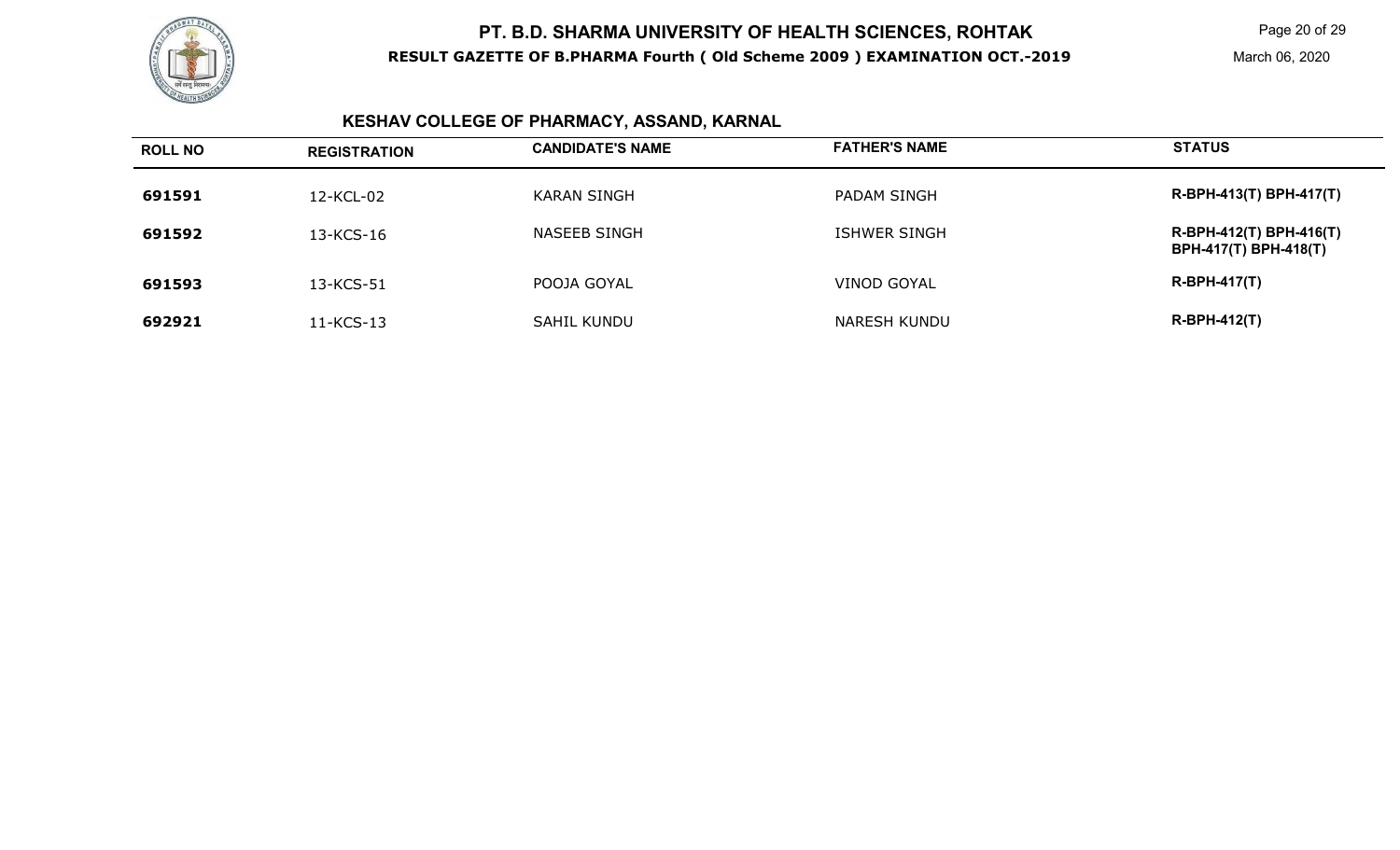

Page 21 of 29

March 06, 2020

# **LORD SHIVA COLLEGE OF PHARMACY, SIRSA**

| <b>ROLL NO</b> | <b>REGISTRATION</b> | <b>CANDIDATE'S NAME</b> | <b>FATHER'S NAME</b> | <b>STATUS</b>                                |
|----------------|---------------------|-------------------------|----------------------|----------------------------------------------|
| 691671         | 10-LSC-24           | POONAM KUMAR            | <b>SHANKAR LAL</b>   | $R-BPH-411(T)$                               |
| 691672         | 11-LSC-05           | <b>ANKUSH</b>           | <b>BHAJAN SINGH</b>  | 3387 / 5800                                  |
| 691673         | 12-LSC-46           | <b>SHASHI</b>           | <b>RAM AVTAR</b>     | R-BPH-411(T) BPH-412(T)<br><b>BPH-417(T)</b> |
| 691674         | 13-LSC-19           | <b>MADAN LAL</b>        | <b>GIRDHARI LAL</b>  | <b>R-BPH-418</b>                             |
| 691675         | 13-LSC-39           | <b>SURENDER KUMAR</b>   | <b>GOKAL CHAND</b>   | $R-BPH-417(T)$                               |
| 691676         | 13-LSC-73           | <b>VIKASH DUSAD</b>     | <b>ATMA RAM</b>      | R-BPH-411(T) BPH-412(T)                      |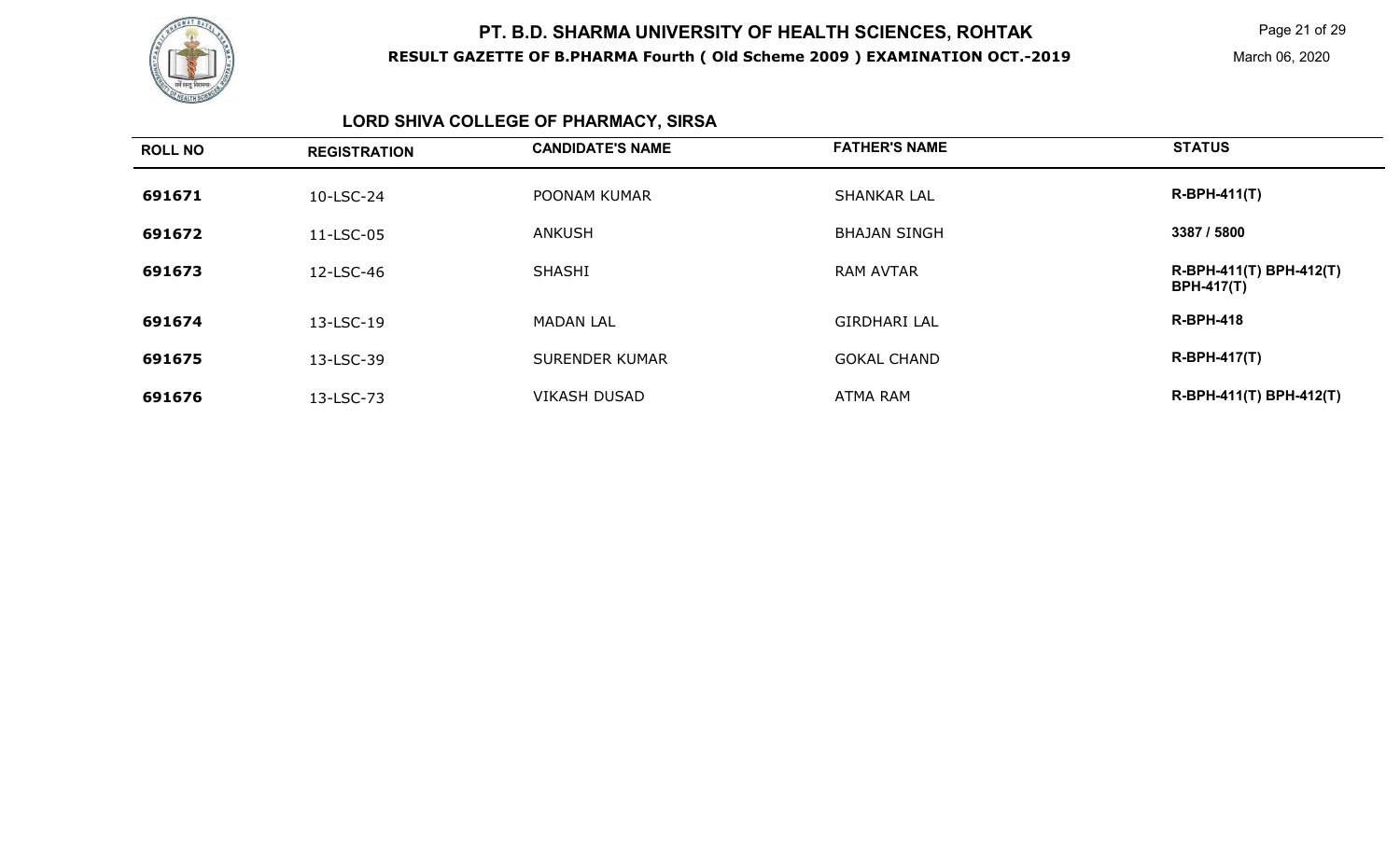

Page 22 of 29

# **COLLEGE OF PHARMACY, PT. B.D. SHARMA PGIMS, ROHTAK**

| <b>STATUS</b>                                    |
|--------------------------------------------------|
| 3368 / 5800                                      |
| R-BPH-411(T) BPH-412(T)<br>BPH-416(T) BPH-417(T) |
| <b>R-BPH-412</b>                                 |
| $R-BPH-411(T)$                                   |
| 3237 / 5800                                      |
| <b>R-BPH-413(T)</b>                              |
| $R-BPH-411(T)$                                   |
| R-BPH-411(T) BPH-412(T)<br><b>BPH-413</b>        |
| R-BPH-411(T) BPH-412(T)                          |
|                                                  |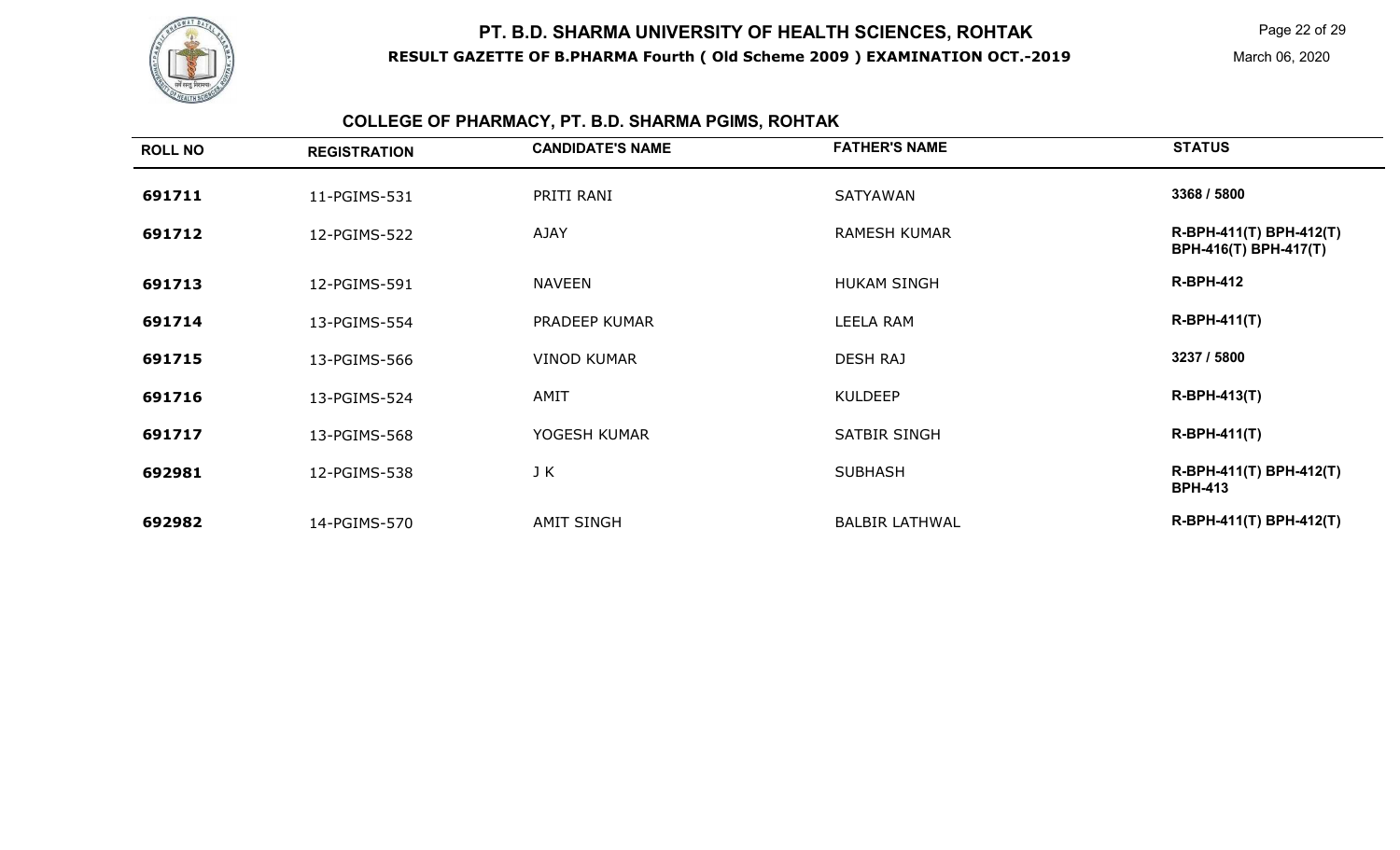

Page 23 of 29

March 06, 2020

# **RAM GOPAL COLLEGE OF PHARMACY, SULTANPUR, GURGAON**

| <b>ROLL NO</b> | <b>REGISTRATION</b> | <b>CANDIDATE'S NAME</b>    | <b>FATHER'S NAME</b>     | <b>STATUS</b>                                    |
|----------------|---------------------|----------------------------|--------------------------|--------------------------------------------------|
| 691811         | 10-RGC-04           | <b>BRIJESH</b>             | <b>CHETRAM</b>           | <b>R-BPH-416(T)</b>                              |
| 691812         | 10-RGC-16           | NIPUL GUPTA                | <b>JAI KUMAR GUPTA</b>   | R-BPH-411(T) BPH-412(T)                          |
| 691813         | 10-RGC-18           | PANKAJ M YADAV             | M K YADAV                | <b>R-BPH-411(T)</b>                              |
| 691814         | 10-RGC-36           | SURENDER SINGH             | SATBIR SINGH             | <b>R-BPH-411(T)</b>                              |
| 691815         | 11-RGC-04           | <b>AMIT KUMAR</b>          | <b>RANG RAO</b>          | <b>R-BPH-411(T)</b>                              |
| 691816         | 11-RGC-12           | FAIMUDDIN                  | <b>HAKAMUDIN</b>         | <b>PASS PROV. RL LOWER</b>                       |
| 691817         | 11-RGC-21           | <b>LALIT KUMAR</b>         | <b>TEJPAL</b>            | R-BPH-411(T)                                     |
| 691818         | 11-RGC-28           | MOHINI YADAV               | <b>SURESH KUMAR</b>      | <b>R-BPH-411(T)</b>                              |
| 691819         | 11-RGC-43           | RAHUL GOYAL                | RAMESH CHAND GOYAL       | R-BPH-411(T) BPH-413(T)<br><b>BPH-418(T)</b>     |
| 691820         | 11-RGC-45           | RAHUL SAINI                | BIRENDER KUMAR SAINI     | <b>R-BPH-411(T)</b>                              |
| 691821         | 11-RGC-58           | <b>VIKAS KUMAR</b>         | <b>DAULAT RAM</b>        | R-BPH-411(T) BPH-417(T)                          |
| 691822         | 12-RGC-38           | RAJEEV KUMAR               | <b>SHIV KUMAR SINGH</b>  | R-BPH-411(T) BPH-413(T)<br>BPH-416(P) BPH-417(T) |
| 691823         | 12-RGC-39           | <b>RAKESH TIWARI</b>       | <b>VIDHYACHAL TIWARI</b> | <b>R-BPH-411(T)</b>                              |
| 691824         | 12-RGC-90           | MOHIT SHARMA               | RAMGOPAL SHARMA          | <b>PASS PROV. RL LOWER</b>                       |
| 691825         | 13-RGC-38           | PANKAJ SHOKEEN             | PHOOL SINGH              | R-BPH-411 BPH-412(T)                             |
| 691826         | 13-RGC-73           | <b>GAUTAM KUMAR SHARMA</b> | <b>MANTUHARAN SHARMA</b> | R-BPH-411(T) BPH-416(T)<br><b>BPH-418</b>        |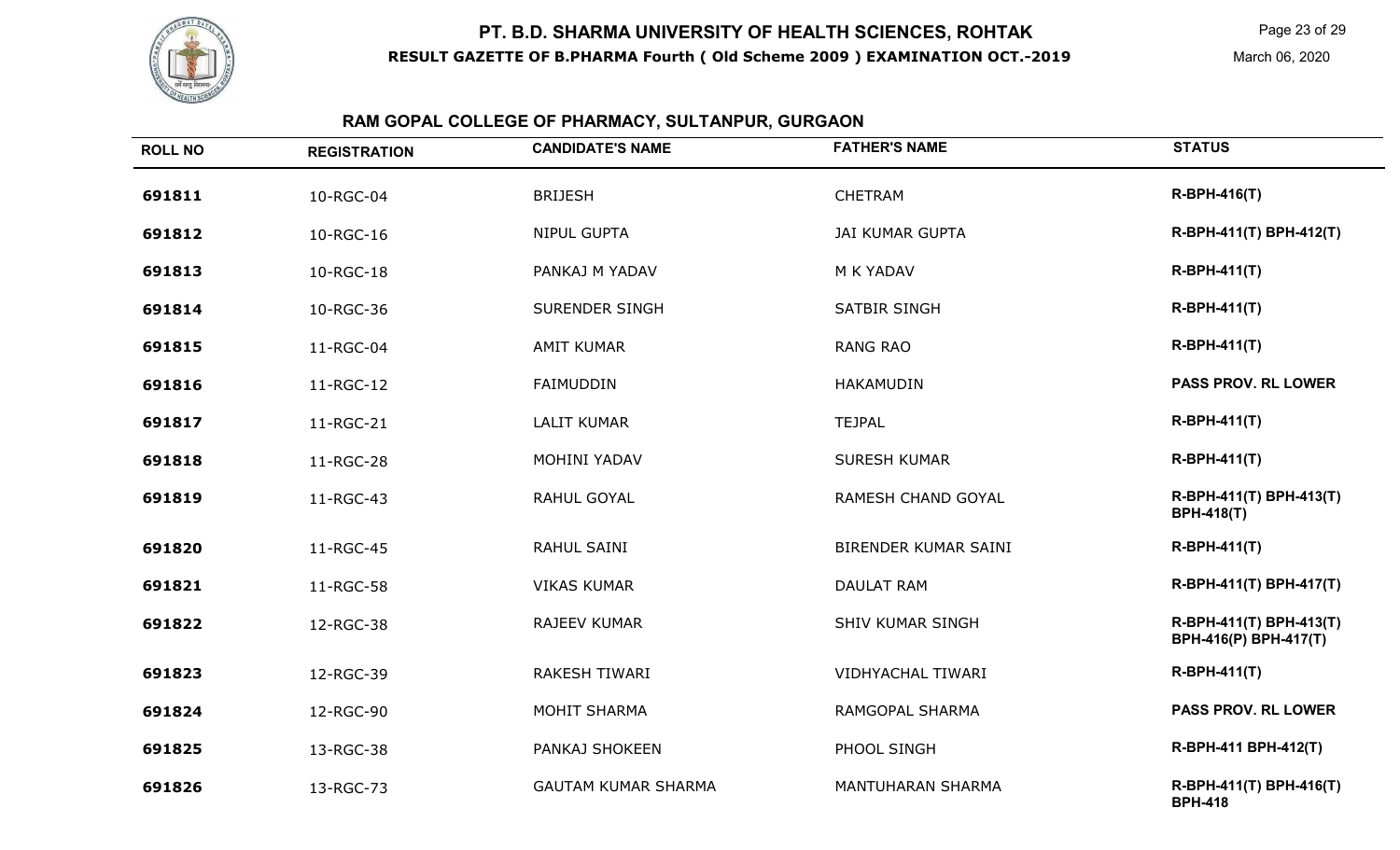

Page 24 of 29

# **RAM GOPAL COLLEGE OF PHARMACY, SULTANPUR, GURGAON**

| <b>ROLL NO</b> | <b>REGISTRATION</b> | <b>CANDIDATE'S NAME</b> | <b>FATHER'S NAME</b> | <b>STATUS</b>           |
|----------------|---------------------|-------------------------|----------------------|-------------------------|
| 691827         | 13-RGC-76           | <b>RAHUL PANDAY</b>     | <b>SHIV KUMAR</b>    | $R-BPH-411(T)$          |
| 691828         | 13-RGC-77           | RAKESH KUMAR JHA        | SHOBHA KANT JHA      | R-BPH-412(T) BPH-413(T) |
| 691829         | 14-RGC-71           | ANUPAM KASHYAP          | ASHOK KUMAR SINGH    | $R-BPH-412(T)$          |
| 693011         | 12-RGC-74           | AMIT SHARMA             | RAM PRAKASH SHARMA   | $R-BPH-411(T)$          |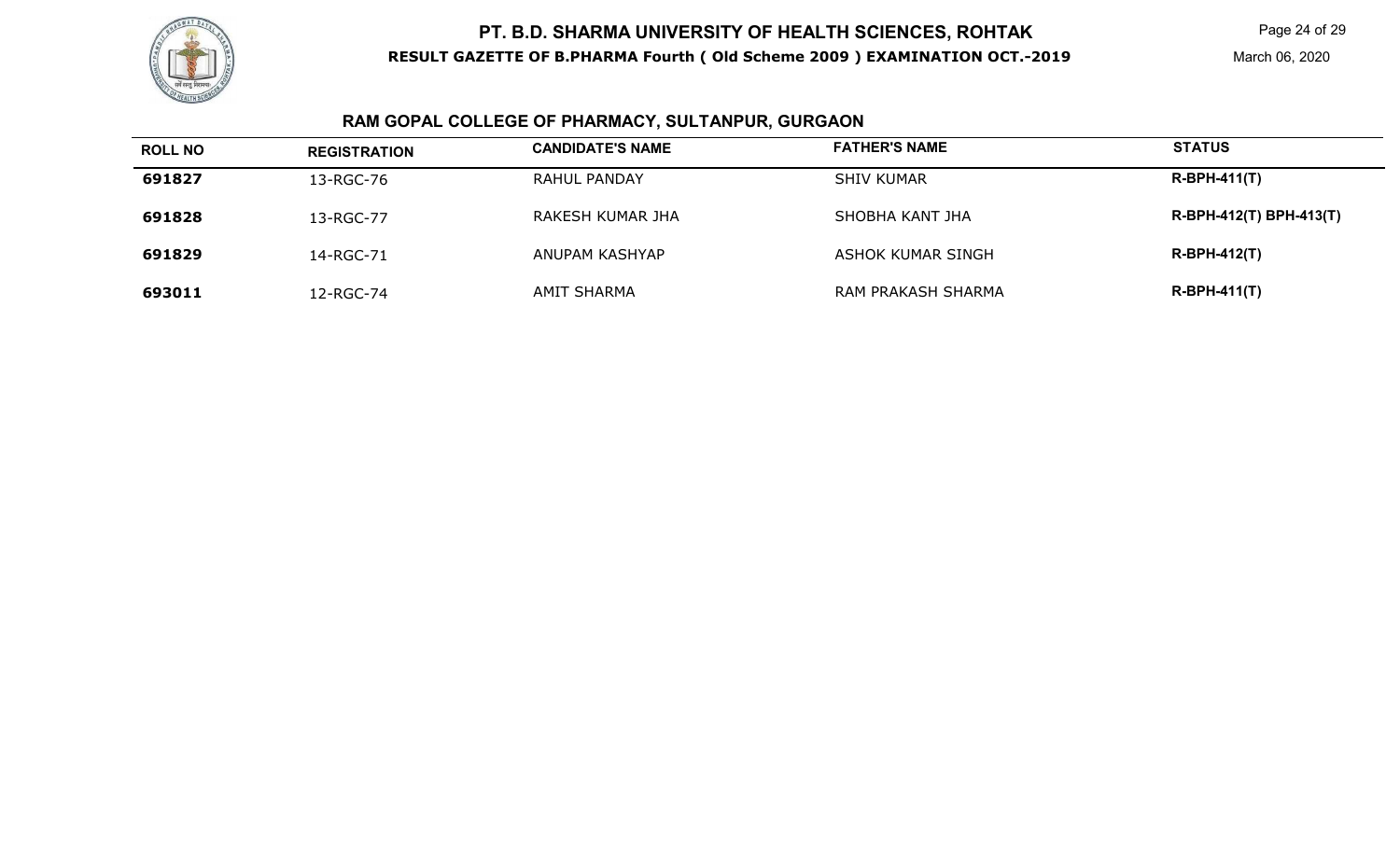

# **SWAMI DEVI DYAL INSTITUTE OF PHARMACY GOLPURA, BARWALA PANCHKULA**

| <b>ROLL NO</b> | <b>REGISTRATION</b> | <b>CANDIDATE'S NAME</b>  | <b>FATHER'S NAME</b>      | <b>STATUS</b>                                                         |
|----------------|---------------------|--------------------------|---------------------------|-----------------------------------------------------------------------|
| 691921         | 12-SDDI-204         | <b>SAHIL GARG</b>        | <b>RAKESH KUMAR</b>       | R-BPH-411(T) BPH-414(T)<br>BPH-417(T) BPH-418(T)                      |
| 691922         | 12-SDDI-211         | <b>VIVEKA NAND YADAW</b> | PARAS NATH YADAW          | <b>R-BPH-411(T)</b>                                                   |
| 691923         | 13-SDDI-31          | <b>ANUP KUMAR</b>        | <b>KESHAV NATH MANDAL</b> | <b>R-BPH-418(T)</b>                                                   |
| 691924         | 13-SDDI-50          | <b>RAHUL SHARMA</b>      | <b>SHIV KUMAR</b>         | R-BPH-411(T) BPH-412(T)<br>BPH-417(T) BPH-418(T)                      |
| 691925         | $13 - SDDI - 60$    | <b>SANDEEP KUMAR</b>     | <b>KIRAN PAL SINGH</b>    | R-BPH-412(T) BPH-413(T)<br>BPH-416(T) BPH-417(T)<br><b>BPH-418(T)</b> |
| 691926         | 13-SDDI-63          | <b>SHUBHAM GROVER</b>    | <b>ASHOK GROVER</b>       | <b>PASS PROV. RL LOWER</b>                                            |
| 691927         | 13-SDDI-64          | <b>SHUBHAM HANDA</b>     | <b>RAJ KUMAR HANDA</b>    | <b>R-BPH-418(T)</b>                                                   |
| 691928         | 14-SDDI-122         | <b>ATINDER SINGH</b>     | <b>RAJENDER SINGH</b>     | $R-BPH-411(T)$                                                        |
| 691929         | 14-SDDI-123         | NAVJOT SINGH             | <b>BALJINDER SINGH</b>    | $R-BPH-411(T)$                                                        |
| 693061         | 09-SDDI-113         | RAKHI                    | <b>KULDEEP SINGH</b>      | <b>R-BPH-412(T)</b>                                                   |
| 693062         | 11-SDDI-65          | <b>KRISHAN GOEL</b>      | <b>RAM KUMAR</b>          | R-BPH-412(T) BPH-417(T)<br><b>BPH-418(T)</b>                          |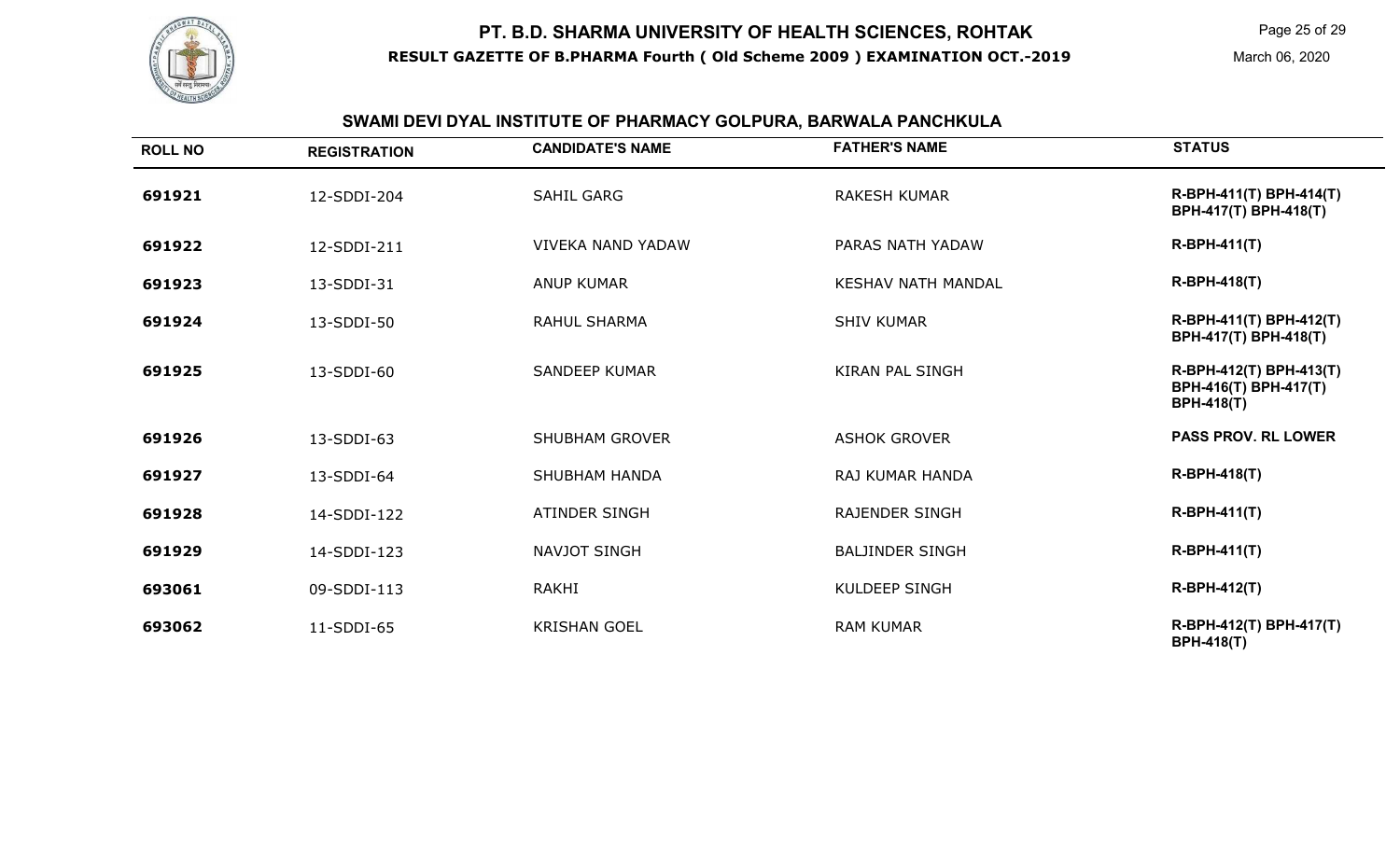

Page 26 of 29

March 06, 2020

#### **GANPATI INSTITUTE OF PHARMACY, BILASPUR, JAGADHRI**

| <b>ROLL NO</b> | <b>REGISTRATION</b> | <b>CANDIDATE'S NAME</b> | <b>FATHER'S NAME</b>    | <b>STATUS</b>                                |
|----------------|---------------------|-------------------------|-------------------------|----------------------------------------------|
| 692011         | 11-GIJ-05           | <b>ANKIT KUMAR</b>      | <b>RAJENDER SINGH</b>   | R-BPH-411(T) BPH-417(T)                      |
| 692012         | 11-GIJ-41           | <b>VARUN KUMAR</b>      | <b>SURENDRA SINGH</b>   | <b>R-BPH-412(T)</b>                          |
| 692013         | 12-GIJ-06           | <b>ANUJ KUMAR</b>       | MOLHER SINGH            | R-BPH-411(T) BPH-412(T)<br><b>BPH-418(T)</b> |
| 692014         | 12-GIJ-14           | <b>GAURAV SHARMA</b>    | <b>ARVIND SHARMA</b>    | R-BPH-411(T) BPH-417(T)                      |
| 692015         | 12-GIJ-24           | <b>NAINA GARG</b>       | <b>RAJESH KUMAR</b>     | R-BPH-418(T)                                 |
| 692016         | 12-GIJ-40           | <b>RAVI KUMAR</b>       | <b>DEVENDER SINGH</b>   | R-BPH-411(T) BPH-412(T)<br><b>BPH-418(T)</b> |
| 692017         | 12-GIJ-47           | <b>SHAINKI BINDRA</b>   | <b>HOSHIYAR SINGH</b>   | R-BPH-413(T) BPH-417(T)<br><b>BPH-418(T)</b> |
| 692018         | 12-GIJ-52           | <b>SONU KUMAR</b>       | <b>JAIPAL SINGH</b>     | R-BPH-417(T)                                 |
| 692019         | 12-GIJ-62           | <b>BILAL</b>            | MOHMMAD AZAD GANAI      | R-BPH-411(T)                                 |
| 692020         | 13-GIJ-03           | AFSANA PARWEEN          | <b>NESHAR AHMAD</b>     | R-BPH-412(T) BPH-417(T)                      |
| 692021         | 13-GIJ-13           | <b>BHARAT DHARIWAL</b>  | <b>DHARAMBEER SINGH</b> | <b>PASS PROV. RL LOWER</b>                   |
| 692022         | 13-GIJ-15           | <b>CHETAN SHERGILL</b>  | <b>KULDEEP SINGH</b>    | R-BPH-411(T) BPH-417(T)                      |
| 692023         | 13-GIJ-35           | RAJAT JOHAR             | DARSHAN LAL JOHAR       | R-BPH-411(T) BPH-412(T)<br><b>BPH-418(T)</b> |
| 692024         | 13-GIJ-49           | <b>SHEKHER</b>          | <b>ASHOK KUMAR</b>      | R-BPH-411(T) BPH-417(T)                      |
| 693111         | 13-GIJ-12           | <b>ASHISH KUMAR</b>     | <b>SHAM LAL</b>         | R-BPH-411(T)                                 |
| 693112         | 13-GIJ-63           | <b>ANKIT KUMAR</b>      | <b>AJAB SINGH</b>       | 3461 / 5800                                  |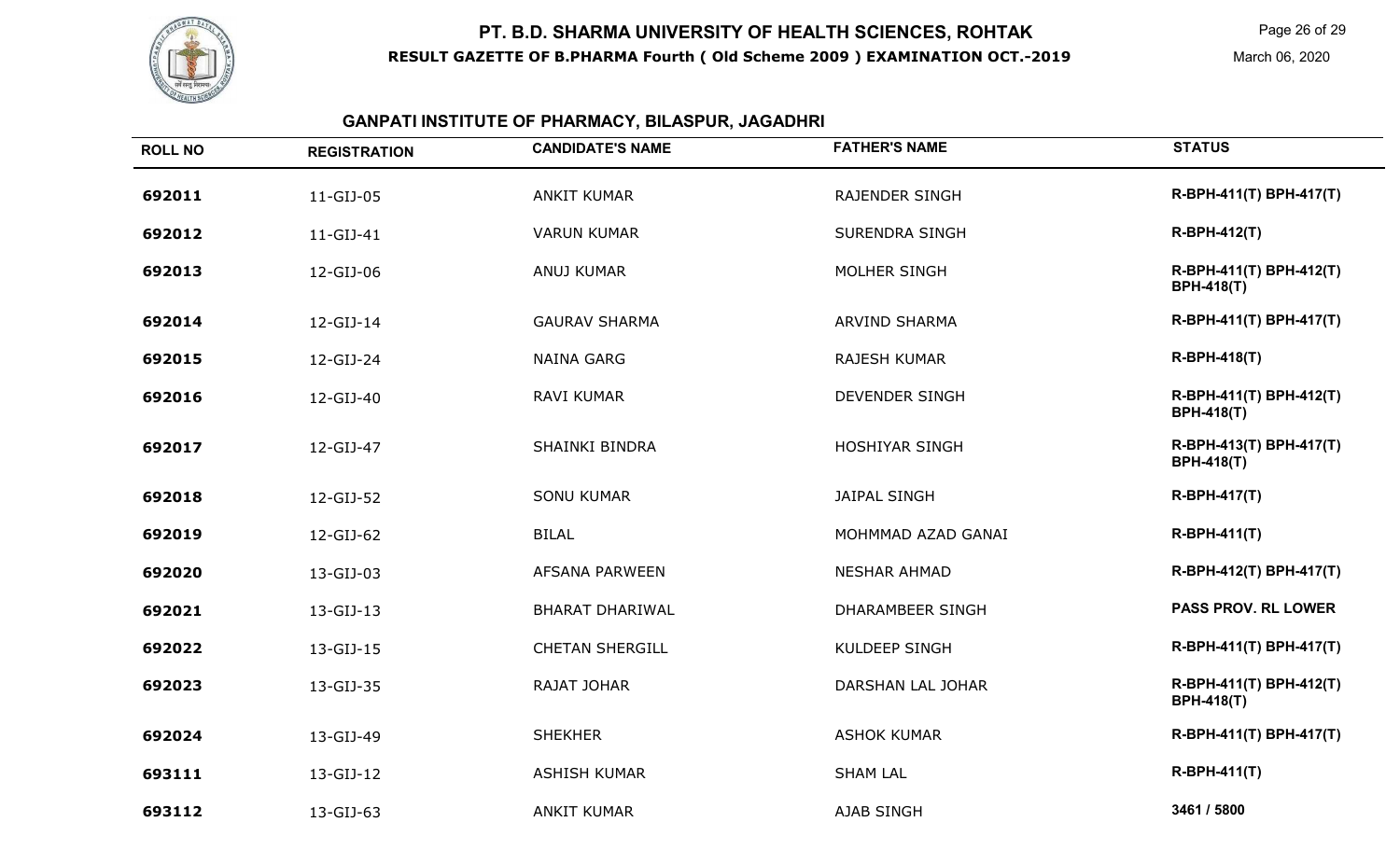

Page 27 of 29

March 06, 2020

# **MANAV INSTITUTE OF PHARMACY, BARWALA ,HISAR**

| <b>ROLL NO</b> | <b>REGISTRATION</b> | <b>CANDIDATE'S NAME</b> | <b>FATHER'S NAME</b> | <b>STATUS</b>                                |
|----------------|---------------------|-------------------------|----------------------|----------------------------------------------|
| 692081         | $10-MIJ-14$         | NARESH KUMAR            | <b>BHIM SINGH</b>    | R-BPH-411(T) BPH-416(T)                      |
| 692082         | 12-MIJ-22           | <b>CHETAN SHARMA</b>    | MURARI LAL SHARMA    | R-BPH-411(T) BPH-412(T)                      |
| 692083         | 13-MIJ-14           | <b>GOURAV CHAUHAN</b>   | <b>UMED SINGH</b>    | R-BPH-411(T) BPH-416(T)<br><b>BPH-417(T)</b> |
| 692084         | 13-MIJ-22           | <b>SUNIL KUMAR</b>      | <b>RAM KUMAR</b>     | R-BPH-411(T) BPH-412(T)<br><b>BPH-417(T)</b> |
| 692085         | 13-MIJ-27           | <b>RATI BHAN</b>        | <b>BALWANT SINGH</b> | R-BPH-416(T) BPH-417(T)                      |
| 692086         | 13-MIJ-28           | <b>RAKESH</b>           | <b>SHISPAL</b>       | R-BPH-411(T) BPH-412(T)                      |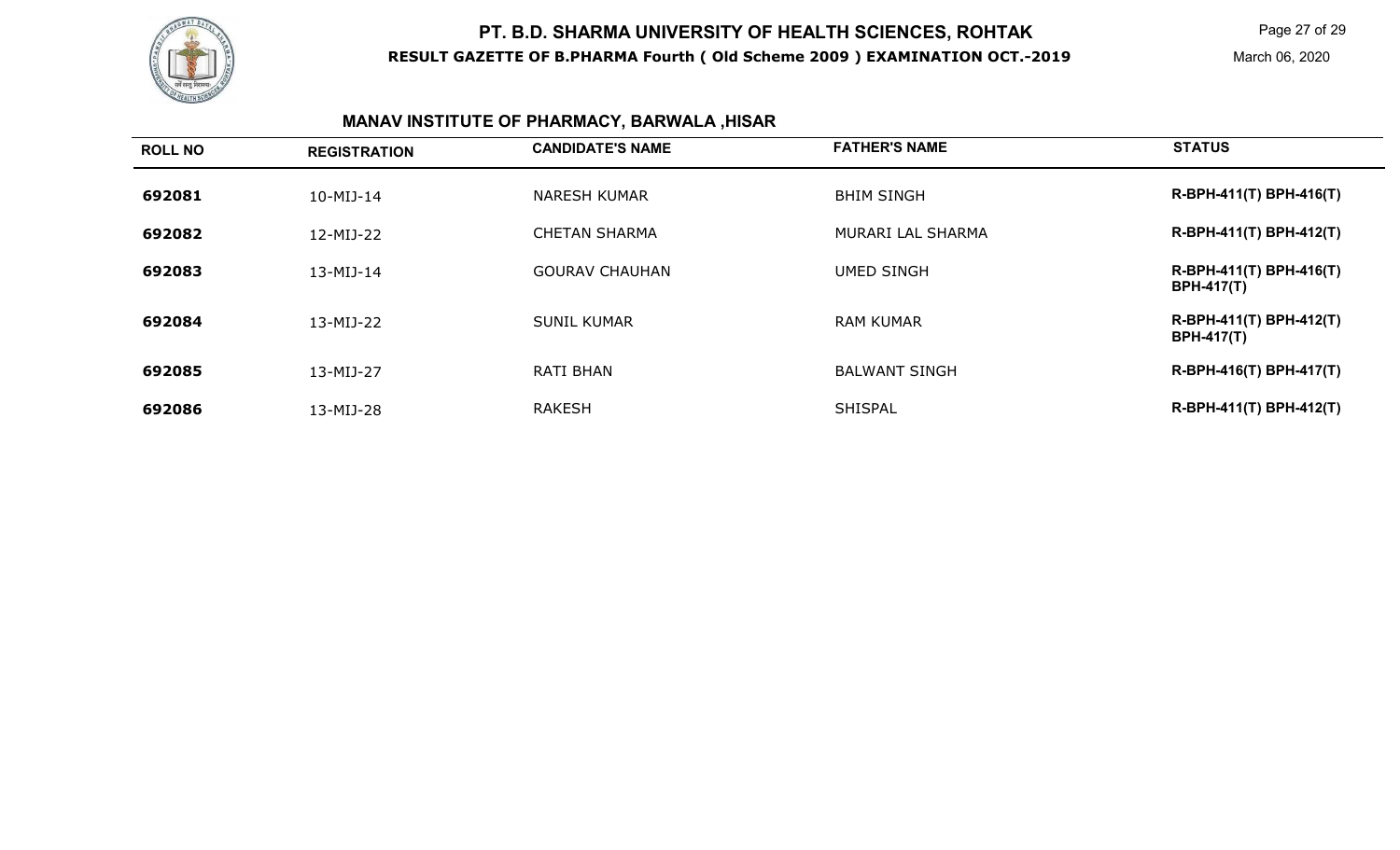

Page 28 of 29

#### **SHRI BABA MASTNATH COLLEGE OF PHARMACEUTICAL SCIENCE & RESEARCH, ASTHAL BOHAR, ROHTAK**

| <b>ROLL NO</b> | <b>REGISTRATION</b> | <b>CANDIDATE'S NAME</b> | <b>FATHER'S NAME</b>  | <b>STATUS</b>                                |
|----------------|---------------------|-------------------------|-----------------------|----------------------------------------------|
| 692101         | 10-SBMN-21          | <b>NAVEEN KUMAR</b>     | <b>SATBIR SHARMA</b>  | R-BPH-411(T) BPH-412(T)<br><b>BPH-418(T)</b> |
| 692102         | 11-SBMN-01          | AAKASH KUMAR            | <b>SURESH KUMAR</b>   | <b>UMC</b>                                   |
| 692103         | 11-SBMN-36          | <b>RAHUL</b>            | <b>JAMSWATT</b>       | R-BPH-411(T) BPH-416(T)<br><b>BPH-418(T)</b> |
| 692104         | 11-SBMN-58          | <b>SANDEEP KUMAR</b>    | <b>SURENDER KUMAR</b> | <b>PASS PROV. RL LOWER</b>                   |
| 692105         | 12-SBMN-101         | <b>AMAN SAROHA</b>      | <b>RANDHIR SINGH</b>  | R-BPH-411(T) BPH-412(T)                      |
| 692106         | 12-SBMN-133         | <b>RAMAN</b>            | <b>RAMESH</b>         | R-BPH-411(T)                                 |
| 692107         | 11-SBMN-12          | <b>DEEPAK</b>           | <b>VIKRAM</b>         | 3457 / 5800                                  |